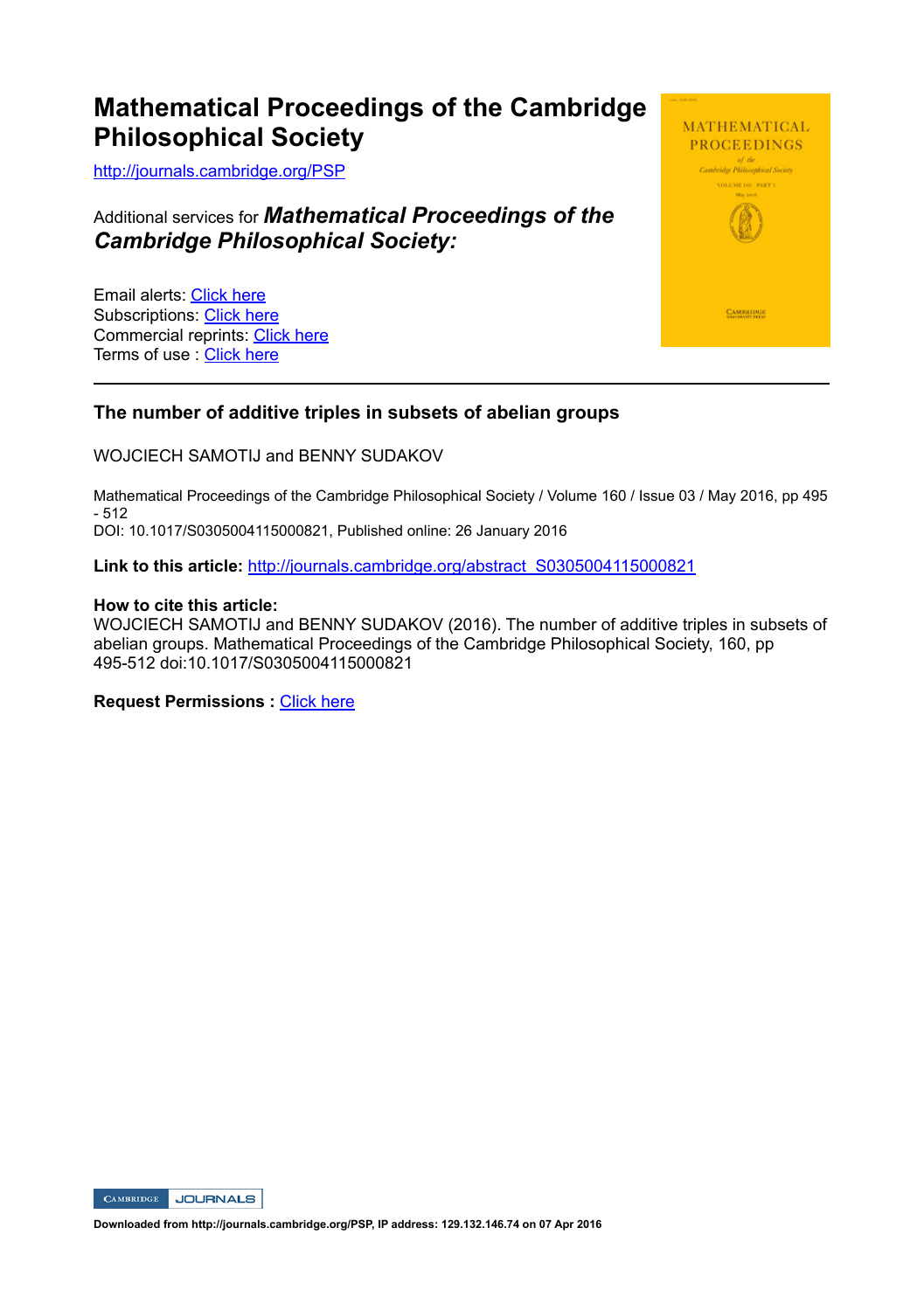#### **The number of additive triples in subsets of abelian groups**

#### BY WOJCIECH SAMOTIJ†

*School of Mathematical Sciences, Tel Aviv University Tel Aviv* 6997801*, Israel. e-mail*: samotij@post.tau.ac.il

#### AND BENNY SUDAKOV‡

*Department of Mathematics, ETH Zurich ¨* 8092 *Zurich, Switzerland. ¨ e-mail*: benjamin.sudakov@math.ethz.ch

(*Received* 13 *July* 2015*; revised* 03 *November* 2015)

#### *Abstract*

A set of elements of a finite abelian group is called sum-free if it contains no Schur triple, i.e., no triple of elements *x*, *y*, *z* with  $x + y = z$ . The study of how large the largest sumfree subset of a given abelian group is had started more than thirty years before it was finally resolved by Green and Ruzsa a decade ago. We address the following more general question. Suppose that a set *A* of elements of an abelian group *G* has cardinality *a*. How many Schur triples must *A* contain? Moreover, which sets of *a* elements of *G* have the smallest number of Schur triples? In this paper, we answer these questions for various groups *G* and ranges of *a*.

#### 1. *Introduction*

A typical problem in extremal combinatorics has the following form: what is the largest size of a structure which does not contain any forbidden configurations? Once this extremal value is known, it is very natural to ask how many forbidden configurations one is guaranteed to find in every structure of a certain size that is larger than the extremal value. There are many results of this kind. Most notably, there is a very large body of work on the problem of determining the smallest number of *k*-vertex cliques in a graph with *n* vertices and *m* edges, attributed to Erdős and Rademacher; see [13, 15, 17, 26, 29, 31, 32]. In extremal set theory, there is an extension of the celebrated Sperner's theorem, where one asks for the minimum number of chains in a family of subsets of  $\{1, \ldots, n\}$  with more than  $\binom{n}{n}$  $\binom{n}{\lfloor n/2 \rfloor}$  members; see [**8**, **11**, **16**, **22**]. Another example is a recent work in [**7**], motivated by the classical theorem of Erdős, Ko and Rado. It studies how many disjoint pairs must appear in a k-uniform set system of a certain size.

† Research supported in part by the Institute for Mathematical Research (FIM), ETH Zurich and Israel ¨ Science Foundation grant 1147/14.

‡ Research supported in part by SNSF grant 200021-149111.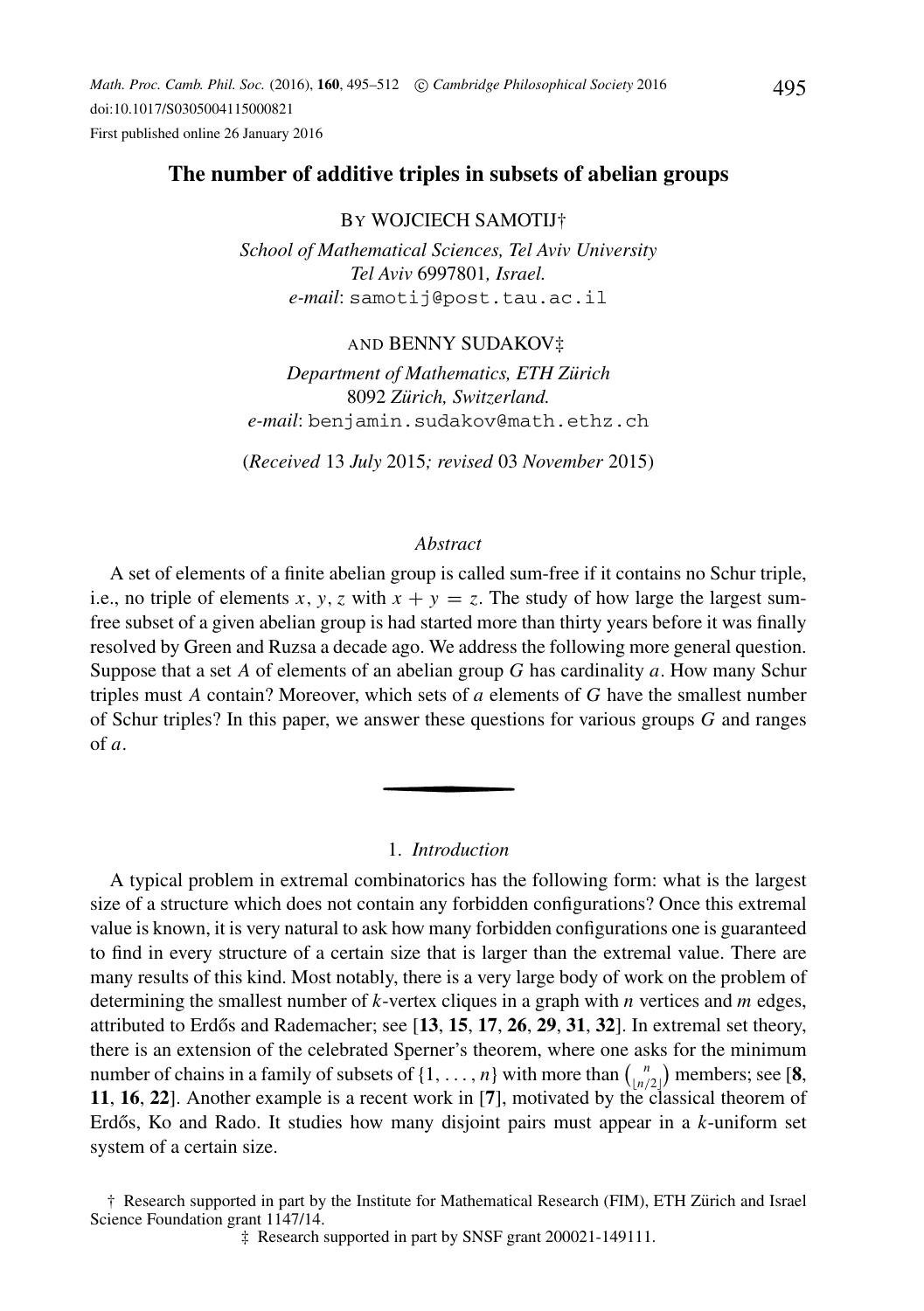Analogous questions have been studied in the context of Ramsey theory. Once we know the maximum size of a structure which does not contain some unavoidable pattern, we may ask how many such patterns are bound to appear in every structure whose size exceeds this maximum. For example, a well-known problem posed by Erdős is to determine the minimum number of monochromatic *k*-vertex cliques in a 2-colouring of the edges of  $K_n$ ; see, e.g., [**6**, **19**, **35**]. This may be viewed as an extension of Ramsey's theorem. Another example is an extension of the famous theorem of Erdős and Szekeres [18], which states that any sequence of more than  $k^2$  numbers contains a monotone (that is, monotonically increasing or monotonically decreasing) subsequence of length  $k + 1$ . Here, one may ask what the minimum number of monotone subsequences of length  $k + 1$  contained in a sequence of *n* numbers is; see [**2**, **27**, **34**].

In this paper, we consider a similar Erdős–Rademacher-type generalisation of a classical problem in additive combinatorics. Recall that a *Schur triple* in an abelian group *G* is a triple of elements *x*, *y*, *z* of *G*, not necessarily distinct, satisfying  $x + y = z$ . A set *A* of elements of *G* is called *sum-free* if it contains no Schur triples. The study of sum-free sets in abelian groups goes back to the work of Erdős  $[14]$ . In 1965, he proved that any set of *n* non-zero integers contains a sum-free subset of size at least  $n/3$  and asked whether the fraction  $1/3$ could be improved. Despite significant interest in this problem, the matching upper bound was proved only recently by Eberhard, Green and Manners [**12**], who constructed a sequence of sets showing that Erdős' result is asymptotically tight.

A related question, which is also more than forty years old, is to determine how large the largest sum-free subset of a given finite abelian group is. The following two simple observations provide strong lower bounds for this quantity. First, considering the 'middle' interval of an appropriate length, one sees that the cyclic group  $\mathbb{Z}_m$  contains a sum-free subset with  $\lfloor (m+1)/3 \rfloor$  elements. Second, if *G* is an abelian group, *H* is a subgroup of *G*,  $\pi: G \to G/H$  is the canonical homomorphism, and *B* is a sum-free subset of  $G/H$ , then the set  $\pi^{-1}(B) \subseteq G$  is also sum-free. The appearance of the expression  $|(m + 1)/3|$  above explains why the following nomenclature is commonly used in this context.

*Definition* 1·1*.* Let *G* be an abelian group of order *n*. We say that *G* is of: (i) *type I* if *n* has a prime factor *p* satisfying  $p \equiv 2 \pmod{3}$ ; (ii) *type II* if *n* has no such prime factor but 3 divides *n*; (iii) *type III* otherwise, i.e., if each prime factor *p* of *n* satisfies  $p \equiv 1 \pmod{3}$ .

Using the above two observations, one can check that if  $G$  is an abelian group with  $n$ elements, then the largest sum-free set in *G* has size at least:

- (i)  $(\frac{1}{3} + \frac{1}{3p})n$  if *G* is of type I and *p* is the smallest prime factor of *n* with  $p \equiv 2 \pmod{3}$ ;
- (ii)  $\frac{n}{3}$  if *G* is of type II;
- (iii)  $(\frac{1}{3} \frac{1}{3m})n$  if *G* is of type III and *m* is the largest order of an element in *G*.

It turns out that these simple lower bounds are actually tight, but the task of showing that this is indeed the case took more than thirty five years. This was first proved by Diananda and Yap [**10**] for groups of types I and II and in [**33**, **36**, **37**] for some groups of type III. Only many years later, Green and Rusza [**20**] established it for all groups.

Motivated by these results on the size of the largest sum-free sets, we consider the following more general questions.

PROBLEM 1·2. *Let A be an a-element subset of a finite abelian group G. How many Schur triples must A contain? Which sets of a elements of G have the minimum number of Schur triples?*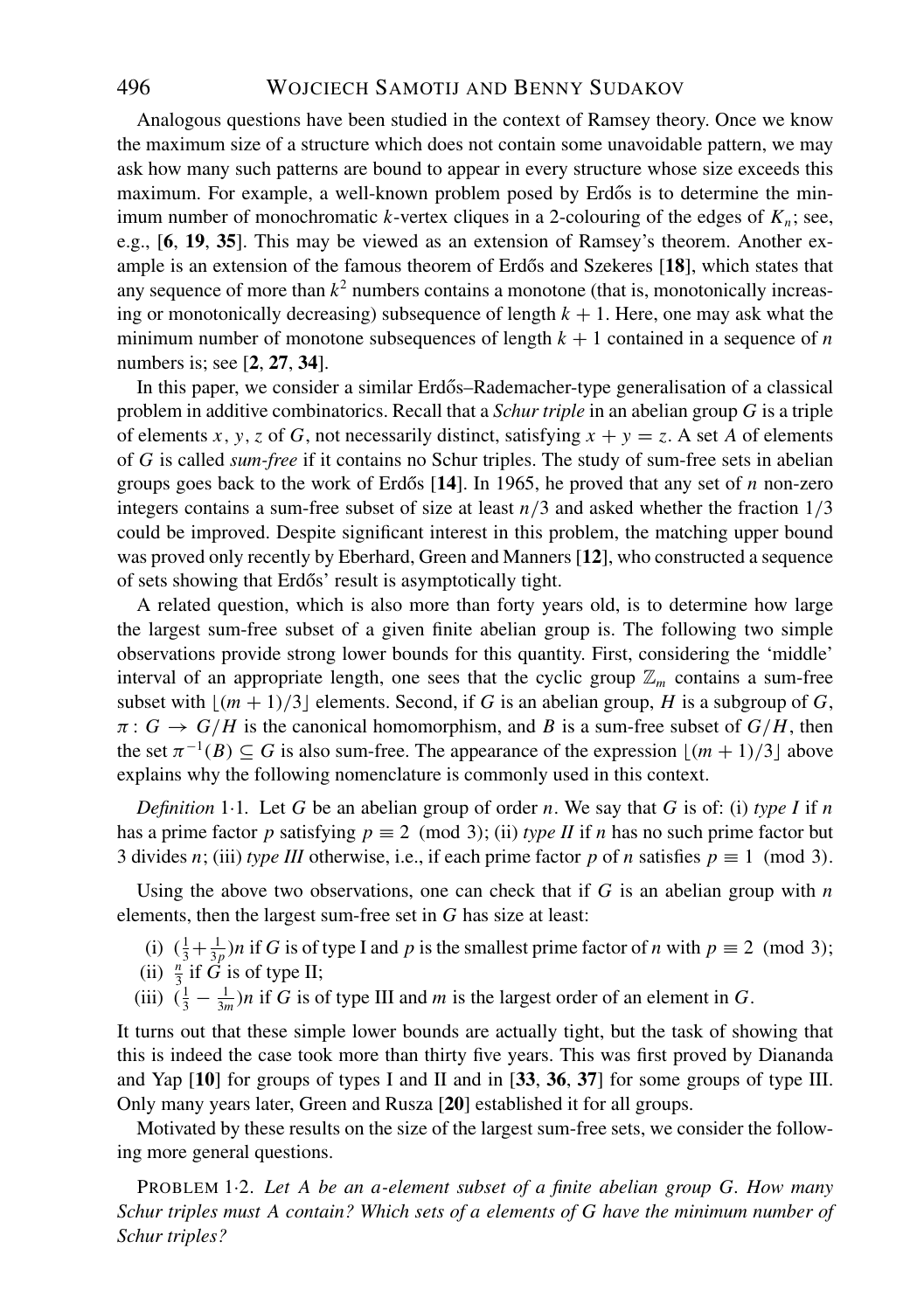In this paper, we answer these questions for various groups *G* and ranges of *a*. Some estimates for the number of Schur triples in large subsets of abelian groups appeared already in [**20**, **25**], but to the best of our knowledge, we are the first to explicitly consider these questions and obtain exact results.

Given a subset A of an abelian group, we shall denote by  $ST(A)$  the number of Schur triples contained in *A*. More precisely, we let

$$
ST(A) = |\{(x, y, z) \in A^3 : x + y = z\}|,
$$

so that if  $x + y = z$  and  $x \neq y$ , then we consider  $(x, y, z)$  and  $(y, x, z)$  as different triples.

Our first result concerns cyclic groups of prime order. In this case, we derive a complete answer to both parts of Problem 1·2 from a classical result of Pollard [**30**] and its stability counterpart due to Nazarewicz, O'Brien, O'Neill and Staples [**28**].

THEOREM 1·3. *Suppose that p is an odd prime and order the elements of the p-element cyclic group*  $\mathbb{Z}_p$  *as*  $x_1, \ldots, x_p$ *, where* 

$$
x_{2i} = \frac{p-1}{2} + i
$$
 and  $x_{2i+1} = \frac{p-1}{2} - i$ .

*For every*  $A \subseteq \mathbb{Z}_p$  *with a elements,* 

$$
ST(A) \geqslant ST(\lbrace x_1, \ldots, x_a \rbrace) = \max \left\{ 0, \left\lfloor \frac{3a - p}{2} \right\rfloor \left\lceil \frac{3a - p}{2} \right\rceil \right\}.
$$
 (1.1)

*Moreover, if*  $ST({x_1, ..., x_a}) > 0$ *, then equality holds above only if*  $A = \varphi({x_1, ..., x_a})$ *for some*  $\varphi \in Aut(\mathbb{Z}_p)$ *, that is, if*  $A = \xi \cdot \{x_1, \ldots, x_a\}$  *for some nonzero*  $\xi \in \mathbb{Z}_p$ *.* 

Our second result concerns groups of type I. We shall say that a group *G* is of *type I*(*p*) if *p* is the smallest prime factor of |*G*| among those satisfying  $p \equiv 2 \pmod{3}$ . Suppose that *G* is of type I(*p*). It was proved by Diananda and Yap [**10**] that the largest sum-free set in *G* has  $(1/3+1/(3p))|G|$  elements. We shall generalise this result by answering both questions in Problem 1.2 under the assumption that  $|A| \leq (1/3 + (1 + \delta)/(3p))|G|$  for some absolute constant δ.

THEOREM 1·4. *There exists a positive constant* δ *such that the following holds. Suppose that p is a prime satisfying p*  $\equiv$  2 (mod 3) *and let G be a group of type I(p). If*  $0 \le t \le$  $\delta|G|/p$ , then for every  $A \subseteq G$  with  $(1/3 + 1/(3p))|G| + t$  elements,

$$
ST(A) \geqslant \frac{3t|G|}{p} + \mathbb{1}[p+2] \cdot t^2. \tag{1.2}
$$

Our proof of Theorem 1·4 will also yield the following characterisation of all sets achieving equality in (1.2). Let  $p$  and  $G$  be as in the statement of the theorem and suppose that  $p = 3k + 2$ . Let  $\varphi: G \to \mathbb{Z}_p$  be an arbitrary surjective homomorphism, let  $A_0 = \varphi^{-1}(\{k+1,\ldots,2k+1\})$ , and note that  $A_0$  is a sum-free set with  $(1/3 + 1/(3p))|G|$ elements. Given a *t* with  $0 \le t \le 2|G|/(7p)$ , let  $A'_t$  be an arbitrary sum-free subset of  $\varphi^{-1}(\{k\})$  with *t* elements<sup>1</sup> and let  $A_t = A_0 \cup A'_t$ . Then  $ST(A_t) = 3t |G| / p + 1/p + 2l \cdot t^2$ . Moreover, every set  $A \subseteq G$  that achieves equality in (1·2) is of this form.

<sup>&</sup>lt;sup>1</sup> Such a set exists as if  $k > 0$ , then the set  $\varphi^{-1}(k)$  itself is sum-free and has  $|G|/p$  elements; if  $k = 0$ , then  $\varphi^{-1}(k)$  is a subgroup of *G* with index 2 and every nontrivial abelian group *H* contains a sum-free set with at least  $2|H|/7$  elements.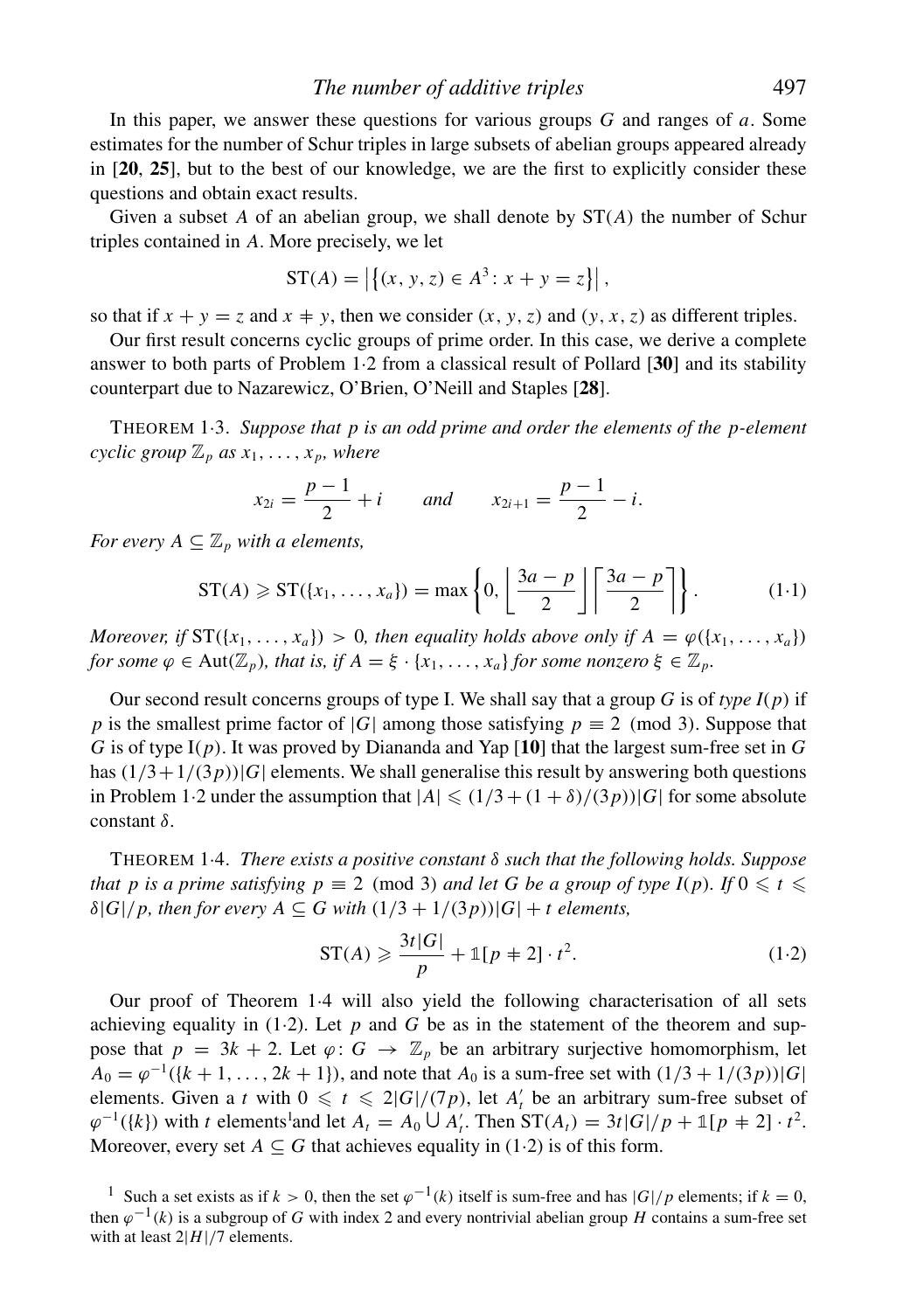Our third result is a complete solution to Problem 1·2 for the 'hypercube', i.e., the group  $\mathbb{Z}_2^n$ . Here, there is a very elegant way of describing a sequence of sets minimising the number of Schur triples among all subsets of  $\mathbb{Z}_2^n$  of the same cardinality.

THEOREM 1.5. Let n be a positive integer. For each  $a \in \{1, \ldots, 2^n - 1\}$ , let  $A_a$  be the *set of vectors in*  $\{0, 1\}^n$  *that are binary representations of the numbers*  $2^n - 1, \ldots, 2^n - a$ . *Let k be the unique integer satisfying*  $2^n - 2^k \leqslant a < 2^n - 2^{k-1}$ *. Then for every*  $A \subseteq \mathbb{Z}_2^n$  with *a elements,*

$$
ST(A) \geqslant ST(A_a) = (3a + 2^k - 2^{n+1})(2^n - 2^k). \tag{1.3}
$$

Our proof of Theorem 1·5 will also yield the following characterisation of sets achieving equality in  $(1·3)$ . Let *a*, *k* and *n* be as in the statement of the theorem. For every *a*-element  $A \subseteq \mathbb{Z}_2^n$  satisfying  $ST(A) = ST(A_a)$ , the following holds. There is a subgroup  $K < \mathbb{Z}_2^n$  with 2<sup>*k*</sup> elements such that  $\mathbb{Z}_2^n \setminus K \subseteq A$  and  $A \cap K$  is sum-free. One may check that each *A* of this form satisfies  $ST(A) = ST(A_a)$ . As clearly each such *K* is isomorphic to  $\mathbb{Z}_2^k$ , one may say a little more about the structure of  $A \cap K$  for certain ranges of *a*. In particular, it was proved in [4, 5] that each sum-free subset of  $\mathbb{Z}_2^k$  with more than  $5 \cdot 2^{k-4}$  elements is contained in some maximum-size sum-free subset of  $\mathbb{Z}_2^k$ , i.e., the odd coset of some subgroup of index two. (Smaller sum-free sets of  $\mathbb{Z}_2^k$  do not admit such an elegant structural description. For example, if  $k \ge 4$ , then the set  $\{e_1, e_2, e_3, e_4, e_1 + e_2 + e_3 + e_4\}$  + span $\{e_5, \ldots, e_k\}$ , where  $e_1, \ldots, e_k$  is a basis of  $\mathbb{Z}_2^k$  as a vector space over  $\mathbb{Z}_2$ , is sum-free, has  $5 \cdot 2^{k-4}$  elements, and is not contained in any maximum-size sum-free subset of  $\mathbb{Z}_2^k$ .)

Finally, we consider Problem 1·2 for groups of type II, i.e., groups whose order is divisible by three. As it turns out, here the answer is much less 'uniform' among all groups in this class. To be more precise, given an abelian group  $G$ , let  $f_G$  be the function defined by

$$
f_G(a) = \min\{ST(A) : A \subseteq G \text{ and } |A| = a\}
$$
 (1.4)

and let  $a_G$  be the largest cardinality of a sum-free set in *G*, i.e.,  $a_G = \max\{a : f_G(a) = 0\}$ . On the one hand, if  $G = \mathbb{Z}_3^n$ , then  $f_G$  'behaves' similarly as in the case when G is of type I(*p*) for some fixed prime *p*, namely,  $f_G(a+1) - f_G(a)$  is of order |G| for all *a* in an interval of length  $\Omega(|G|)$  starting at *a<sub>G</sub>*. On the other hand, if  $G = \mathbb{Z}_3 \times \mathbb{Z}_p$ , where *p* is a prime with  $p \equiv 1 \pmod{3}$ , then  $f_G(a)$  is merely of order  $(a - a_G)^2$  for all  $a \ge a_G$ . (As *G* is of type II,  $a_G = p$ .)

THEOREM 1·6. *There exists a positive constant* δ *such that the following holds. Let n be a* positive integer and suppose that  $0 \le t \le \delta 3^{n-1}$ . Then for every  $A \subseteq \mathbb{Z}_3^n$  with  $3^{n-1} + t$ *elements,*

$$
ST(A) \geqslant 3^{n-1}t + t^2. \tag{1.5}
$$

*Moreover,* (1.5) *holds with equality when A is the union of*  $\{x \in \mathbb{Z}_3^n : x_1 = 1\}$  *and an arbitrary t-element sum-free subset of*  $\{x \in Z_3^n : x_1 = 2\}$ *.* 

PROPOSITION 1*-7. Let p be a prime. Then for every*  $a \in \{p+1,\ldots,3p\}$ *, there exists an a-element set*  $A \subseteq \mathbb{Z}_3 \times \mathbb{Z}_p$  *with* 

$$
ST(A) \leq 21(a - p)^2.
$$

Last but not least, the argument we use in our proof of Theorem 1·4 can be adapted to show that every sufficiently large set *A* of elements of an arbitrary finite abelian group that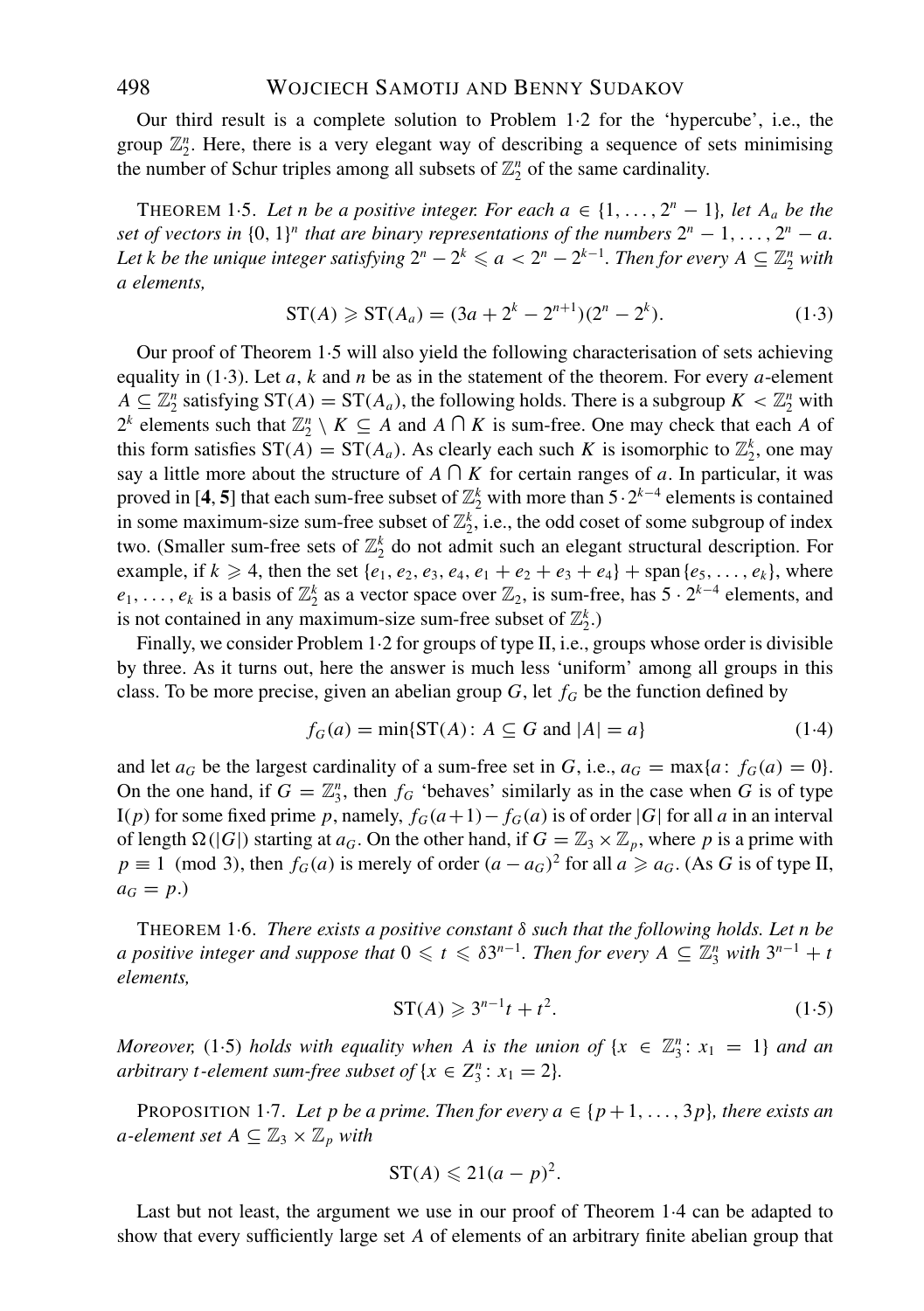is nearly sum-free must necessarily contain a genuinely sum-free set *B* such that  $|A \setminus B|$  is very small.

PROPOSITION 1.8. Suppose that  $\varepsilon > 0$  and let G be a finite abelian group. If some  $A \subseteq G$  has at least  $(1/3 + \varepsilon)|G|$  elements and  $ST(A) \leqslant \varepsilon^2 |G|^2/2$ , then A contains a *sum-free set B with*  $|A \setminus B| \leq \varepsilon |G|$ *.* 

A slightly weaker version of this useful fact was first proved by Green and Ruzsa [**20**] (their statement has a stronger requirement on the number of Schur triples). Observe that our assumption on  $ST(A)$  in the above proposition is optimal up to an absolute multiplicative constant. Indeed, Proposition 1·7 implies that for every  $\varepsilon \in (0, 2/3)$ , there are a group G with no sum-free set larger than  $|G|/3$  and a set *A* with  $ST(A) \leq 22\varepsilon^2 |G|^2$  and more than  $(1/3 + \varepsilon)|G|$  elements (and hence no sum-free subset *B* with  $|A \setminus B| \leq \varepsilon|G|$ ).

#### 2. *Cyclic groups of prime order*

In this section, we prove Theorem 1·3. The first part of the theorem, a lower bound on the number of Schur triples in an arbitrary set of *a* elements of  $\mathbb{Z}_p$  is a fairly straightforward consequence of the following result of Pollard [**30**], which generalises the well-known theorem of Cauchy [**3**] and Davenport [**9**].

THEOREM 2.1. Let p be a prime and let  $A, B \subseteq \mathbb{Z}_p$ . For an integer r, denote by  $N_r$  the *number of elements of*  $\mathbb{Z}_p$  *which are expressible in at least r ways as*  $x + y$  *with*  $x \in A$  *and y* ∈ *B. Then for every r with*  $1 ≤ r ≤ min{ |A|, |B| }$ *,* 

$$
N_1 + \dots + N_r \geq r \cdot \min\{p, |A| + |B| - r\}.
$$
 (2.1)

The second part of Theorem 1·3 will be derived from the following stability counterpart of Pollard's result due to Nazarewicz, O'Brien, O'Neill and Staples [**28**].

THEOREM 2.2. Let p be a prime, let A,  $B \subseteq \mathbb{Z}_p$ , and let r be an integer with  $1 \leq r \leq$ min{|*A*|, |*B*|}*. Then equality holds in* (2·1) *of Theorem* 2·1 *if and only if at least one of the following conditions holds*:

- (i)  $\min\{|A|, |B|\} = r$ ;
- (ii)  $|A| + |B| \geq p + r$ ;
- (iii)  $|A| = |B| = r + 1$  *and*  $B = x A$  *for some*  $x \in \mathbb{Z}_p$ ; *or*

(iv) *A and B are arithmetic progressions with the same common difference.*

*Proof of Theorem* 1.3. Fix an arbitrary set *A* of *a* elements of  $\mathbb{Z}_p$ . Given an  $r \geq 1$ , let *S<sub>r</sub>* denote the set of all elements in  $\mathbb{Z}_p$  that are expressible in at least *r* ways as  $x + y$  with *x*, *y* ∈ *A*. Recall that  $N_r = |S_r|$ . Moreover, let  $N'_r = |S_r \cap A|$ . Clearly,  $N'_r \ge N_r + a - p$ and hence by Theorem 2.1, for any  $R \geqslant 0$ ,

$$
ST(A) = \sum_{r \geq 1} N'_r \geq \sum_{r=1}^R N'_r \geq \sum_{r=1}^R N_r + R(a - p) \geq R \cdot (\min\{p, 2a - R\} + a - p). \tag{2.2}
$$

Let  $R = \max\{0, \lceil (3a - p)/2 \rceil\}$ . Note that  $a \leq p$  implies that  $2a \leq p + (3a - p)/2$  and consequently

$$
2a \leqslant p + \left\lceil \frac{3a - p}{2} \right\rceil \leqslant p + R.
$$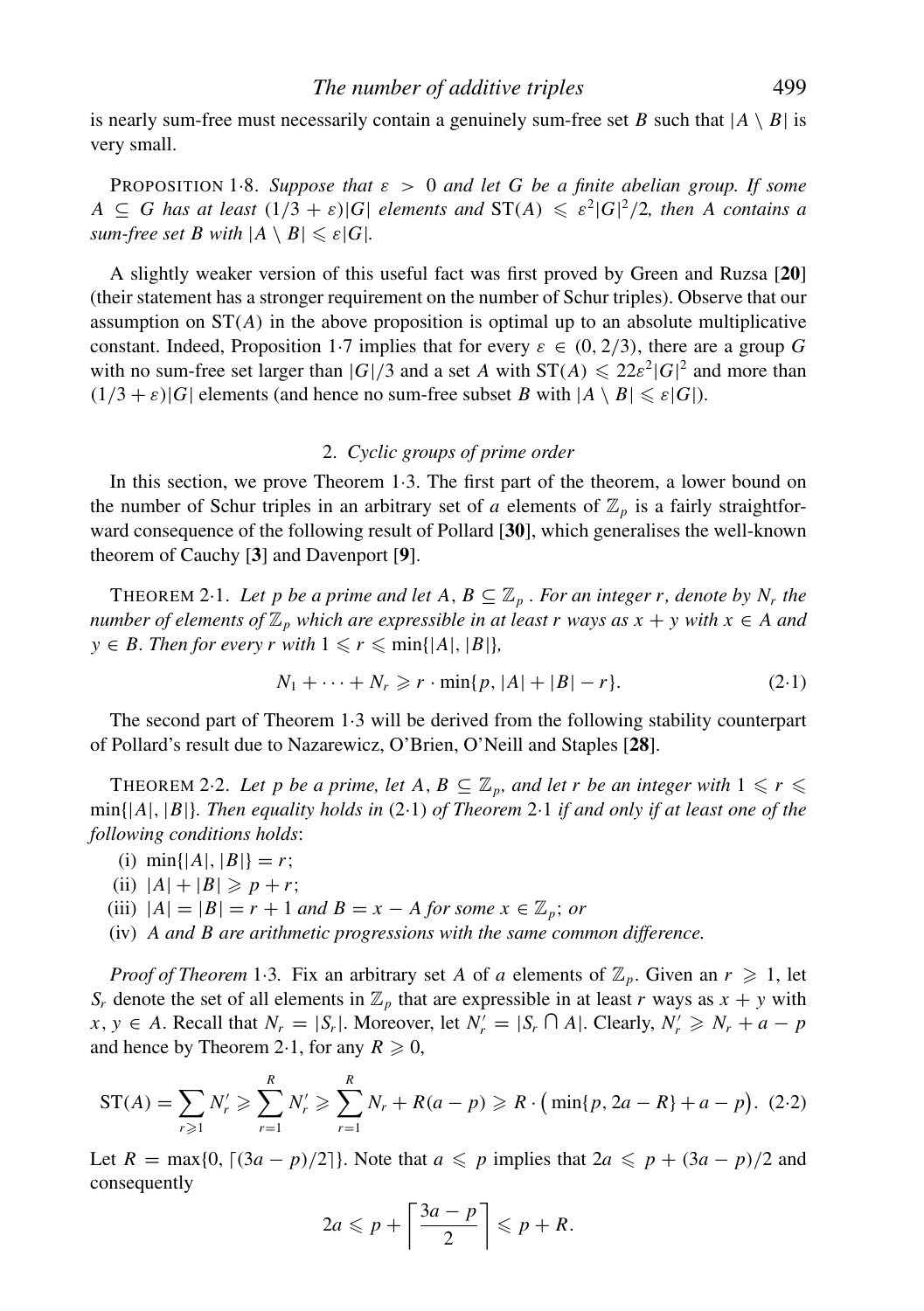In particular, the minimum in the right-hand side of (2·2) is equal to  $2a - R$  and therefore,

$$
ST(A) \ge R(3a - R - p) = \max\left\{0, \left\lceil \frac{3a - p}{2} \right\rceil \left\lfloor \frac{3a - p}{2} \right\rfloor \right\}.
$$
 (2.3)

In order to derive (1.1), it now suffices to prove that  $ST({x_1},...,x_a)$  is equal to the right-hand side of (2.3). Assume first that *a* is even. Then  $\{x_1, \ldots, x_a\}$  ${(p+1-a)/2,...,(p+a-1)/2}$ . A Schur triple  $(x, y, z)$  in  ${x_1,...,x_a}$  may be of one of the following two types: either  $x + y = z$  or  $x + y = z + p$ , where the equalities hold in  $\mathbb{Z}$ . Let  $R' = \max\{0, (3a - p - 1)/2\}$ . It is easy to check that  $(p + 1 - a)/2$  plays the role of *x* in exactly  $R'$  triples of the first type, as y ranges over the  $R'$  smallest elements of the interval  $\{(p+1-a)/2,\ldots,(p+a-1)/2\}$ . More generally, the element  $(p+1-a)/2+i$  plays the role of *x* in exactly  $R' - i$  triples of the first type. By symmetry,  $(p + a - 1)/2$  plays the role of x in exactly  $R'$  triples of the second type, as y ranges over the  $R'$  largest elements of the interval  $\{(p+1-a)/2,\ldots,(p+a-1)/2\}$ , and more generally,  $(p+a-1)/2-i$ plays the role of *x* in exactly  $R' - i$  triples of the second type. It follows that

$$
ST(\lbrace x_1, \ldots, x_a \rbrace) = 2 \cdot \sum_{r=1}^{R'} r = 2 \cdot {R' + 1 \choose 2} = (R' + 1)R'
$$
  
= max  $\left\{ 0, \frac{3a - p + 1}{2} \cdot \frac{3a - p - 1}{2} \right\}$   
= max  $\left\{ 0, \left\lceil \frac{3a - p}{2} \right\rceil \left\lfloor \frac{3a - p}{2} \right\rfloor \right\}$ .

When *a* is odd, then  $\{x_1, \ldots, x_a\} = \{(p - a)/2, \ldots, (p + a - 2)/2\}$  and, letting  $R'' =$ max $\{0, (3a - p)/2\}$ , analogous considerations yield

$$
ST(\lbrace x_1,\ldots,x_a\rbrace)=\binom{R''+1}{2}+\binom{R''}{2}=(R'')^2=\max\left\{0,\left\lceil\frac{3a-p}{2}\right\rceil\right\}\frac{3a-p}{2}\right\}.
$$

We now characterise all sets  $A$  with  $a$  elements that achieve the lower bound in  $(1 \cdot 1)$ whenever the right-hand side of (1.1) is nonzero, that is, when  $a > |(p + 1)/3|$ . To this end, let us analyse when all inequalities in  $(2.2)$  hold with equality. In particular, equality must hold in (2.1) of Theorem 2.1 invoked with  $A \leftarrow A, B \leftarrow A$ , and  $r \leftarrow R$ , where  $R = \max\{0, \lfloor (3a - p)/2 \rfloor\} \ge 1$  and the inequality follows from our assumption that  $a > \lfloor (p + 1)/3 \rfloor$ . Theorem 2.2 tells us that (2.2) can hold with equality only if one of the following conditions is satisfied:

- (i)  $a = R$ ;
- (ii)  $2a \geqslant p + R$ ;
- (iii)  $a = R + 1$  and  $A = x A$  for some  $x \in \mathbb{Z}_p$ ;
- (iv) *A* is an arithmetic progression.

Now observe that

$$
a = R = \lceil a - \frac{p - a}{2} \rceil \Longleftrightarrow \left\lfloor \frac{p - a}{2} \right\rfloor = 0 \Longleftrightarrow a \ge p - 1,
$$
  

$$
2a \ge p + R \Longleftrightarrow a \ge \left\lceil \frac{a + p}{2} \right\rceil \Longleftrightarrow a \ge p,
$$
  

$$
a = R + 1 \Longleftrightarrow \left\lfloor \frac{p - a}{2} \right\rfloor = 1 \Longleftrightarrow a \in \{p - 3, p - 2\},
$$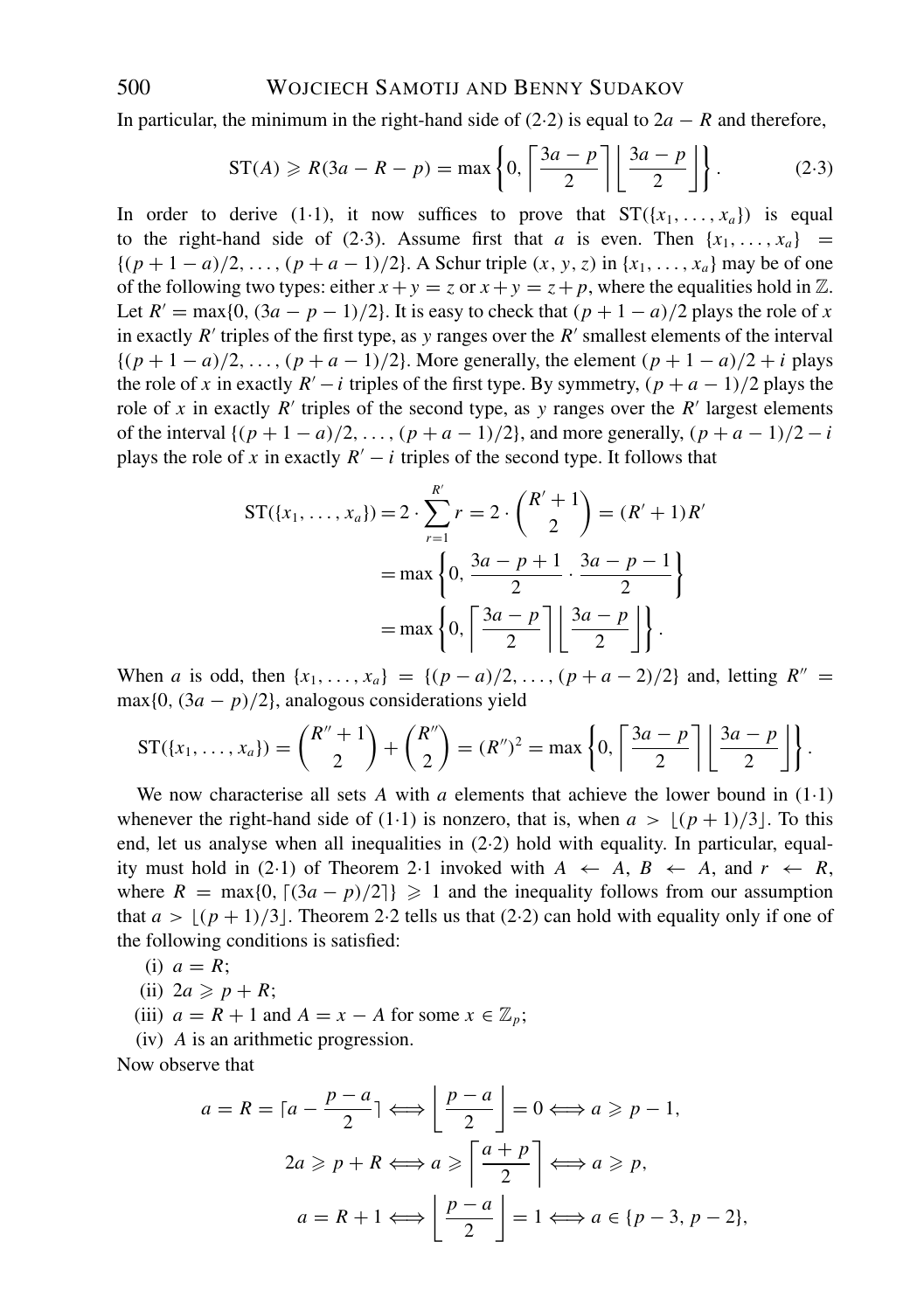*The number of additive triples* 501

and every set  $A \subseteq \mathbb{Z}_p$  that satisfies either  $|A| \geqslant p-2$  or  $|A| = p-3$  and  $A = x-A$  for some  $x \in \mathbb{Z}_p$  is an arithmetic progression (to see this, note that  $A^c$  is an arithmetic progression), we deduce that each of (i)–(iv) implies that *A* must be an arithmetic progression with common difference *d*. We may assume that  $d = 1$  as otherwise we may replace *A* by its automorphic image  $d^{-1}$  · *A*. Hence,  $A = \{x, ..., x + a - 1\}$  for some  $x \in \mathbb{Z}_p$ .

In order for  $(2.2)$  to hold with equality, it must also be that

$$
|A \cap S_R| = N'_R = N_R + a - p = |S_R| - |A^c|,
$$

that is,  $A^c \subseteq S_R$ . One easily checks that  $S_R = \{2x + R - 1, \ldots, 2x + 2a - R - 1\}$  and hence  $|S_R| = 2(a - R) + 1 = 2[(p - a)/2] + 1$ . If *a* is even, then  $|A^c| = p - a = |S_R|$  and hence  $x + a = 2x + R - 1$ , which yields  $x = (p - a + 1)/2$ , that is,

$$
A = \left\{ \frac{p+1}{2} - \frac{a}{2}, \ldots, \frac{p-1}{2} + \frac{a}{2} \right\} = \{x_1, \ldots, x_a\}.
$$

If *a* is odd, then  $|A^c| = |S_R| - 1$  and hence either  $x + a = 2x + R - 1$  or  $x + a = 2x + R$ , yielding *x* =  $(p − a)/2$  or *x* =  $(p − a)/2 + 1$ , that is,

$$
A = \pm \left\{ \frac{p-a}{2} + 1, \ldots, \frac{p+a}{2} \right\} = \pm \{x_1, \ldots, x_a\}.
$$

#### 3. *Groups of type I*

In this section, we prove Theorem 1·4. Our argument uses some ideas from [**20**, **25**]. Actually, one may adapt the arguments of these two papers to establish Theorem 1·4 under the stronger assumption that  $t \leq \delta n/p^4$  for some positive constant  $\delta$ . Our main tool will be the following classical result of Kneser [**23**, **24**]. The version stated below is [**21**, Theorem 3·1]. Recall that the *stabiliser* of a set *A* of elements of an abelian group *G*, denoted by Stab( $A$ ), is defined by

$$
Stab(A) = \{ x \in G : A + x = A \}.
$$

THEOREM 3·1. *Let A and B be finite non-empty subsets of an Abelian group G satisfying*  $|A + B| \leq |A| + |B| - 1$ . Then  $H =$  Stab( $A + B$ ) *satisfies* 

$$
|A + B| = |A + H| + |B + H| - |H|.
$$

*Proof of Theorem* 1.4. Let  $\delta = 1/82$  and let p, G and t be as in the statement of the theorem. Denote the order of *G* by *n* and let *A* be an arbitrary set of  $(1/3 + 1/(3p))n + t$ elements of *G*. Let  $n' = n/(3p)$  and define

$$
C_{-} = \{x \in A : |(x - A) \cap A| \geq n'\} \text{ and } C_{+} = \{x \in A : |(x + A) \cap A| \geq n'\}.
$$

Using the inclusion-exclusion principle (Bonferroni's inequality) to count Schur triples  $(x, y, z)$  ∈  $A^3$  such that  $x \in C_+$ ,  $y \in C_+$ , or  $z \in C_-$  yields

$$
ST(A) \geqslant (2|C_+| + |C_-|) \cdot n' - |C_+|^2 - 2|C_-||C_+|.
$$

Therefore, if  $|C_-\rangle \ge 4t$  and  $|C_+\rangle \ge 4t$ , then, passing to subsets of  $C_-\$  and  $C_+\$  of size exactly 4*t*, we have

$$
ST(A) \geqslant 12tn' - 48t^2 = \frac{4tn}{p} - 48t^2 > \frac{3tn}{p} + t^2,
$$

where the last inequality follows as  $49t^2 \leq 49\delta tn/p < tn/p$ . Hence, we may assume that  $\text{either } |C_-| < 4t \text{ or } |C_+| < 4t.$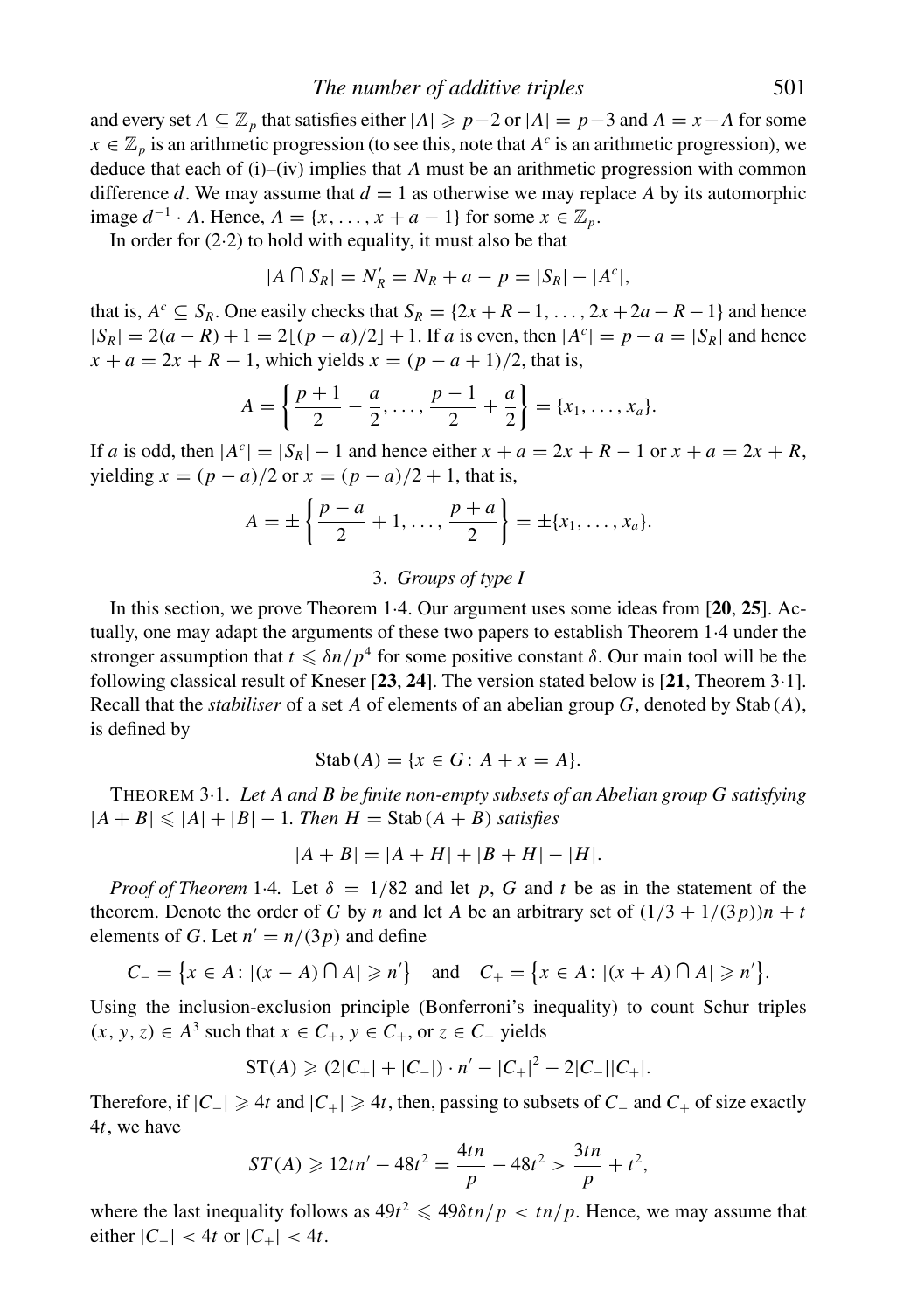Given  $a * \in \{-, +\}$ , let  $B = A \setminus C_*$  and observe that  $|(x * A) \cap A^c| \geq |A| - n'$  for each  $x \in B$  and hence for every  $x, y \in B$ ,

$$
|(x*A) \cap (y*A)| \ge |(x*A) \cap (y*A) \cap A^c| \ge 2(|A|-n') - (n-|A|)
$$
  
= 3|A|-n - 2n' = n/p + 3t - 2n' = n/(3p) + 3t \ge n/(3p).

In other words, for every pair  $x, y \in B$ , there are at least  $n/(3p)$  pairs  $a, b \in A$  such that  $x - y = a - b$ .

Fix  $a * \in \{-, +\}$  such that  $|C_*| < 4t$  and let  $B = A \setminus C_*$ . Using our observation above to count Schur triples  $(x, y, z) \in A^3$  such that  $x \in B - B$  yields

$$
ST(A) \geqslant |(B - B) \cap A| \cdot n/(3p). \tag{3.1}
$$

Hence, we may assume that  $|(B - B) \cap A| \leq 9t + 3t^2 p/n \leq 10t$ , where the last inequality holds as  $t \leq \delta n / p$ . In particular,

$$
|B - B| \le n - |A| + 10t = 2|A| - n/p + 7t \le 2|B| - n/p + 15t,
$$
 (3.2)

where the last inequality follows as  $|B| = |A| - |C_*| \ge |A| - 4t$ . Letting  $H = \text{Stab}(B - B)$ , Kneser's theorem (Theorem 3·1) implies that

$$
|B - B| = 2|B + H| - |H| \ge 2|B| - |H|.
$$
 (3.3)

Putting  $(3.2)$  and  $(3.3)$  together yields

$$
|H| \ge n/p - 15t
$$
 and  $|B + H| - |B| \le \frac{|H| - n/p + 15t}{2}$ . (3.4)

Let  $m = |G/H|$  and observe that (3.4) yields

$$
m \leqslant \frac{n}{n/p - 15t} \leqslant \frac{p}{1 - 15\delta}.
$$
\n(3.5)

Note also that by our assumption that  $|C_*| < 4t$ , we have

$$
|B| > |A| - 4t = n/3 + n/(3p) - 3t \ge n/3 + (1/3 - 3\delta)n/p > n/3. \tag{3.6}
$$

Now, let  $B_H = (B + H)/H$ . As  $|B_H| > m/3$  by (3.6), we must have  $|B_H| \geq (m + 1)/3$ . We shall now consider two cases.

*Case 1. m*  $\neq$  2 (mod 3).

In this case,  $|B_H| \geqslant (m+2)/3$  and it follows from (3·3) that  $|B - B|/|H| = 2|B_H| - 1 \geqslant$  $(2m + 1)/3$ . This implies that

$$
|(B-B)\cap A|\geqslant \left(\frac{2}{3}+\frac{1}{3m}\right)n+\left(\frac{1}{3}+\frac{1}{3p}\right)n-n>\frac{n}{3p}\geqslant 10t,
$$

contradicting our assumption, cf. (3·1).

*Case 2.*  $m \equiv 2 \pmod{3}$ .

Let *q* be the smallest prime factor of *m* satisfying  $q \equiv 2 \pmod{3}$ ; *m* has such a prime factor as otherwise  $m \neq 2 \pmod{3}$ . Since *m* divides *n* and *p* is the smallest prime factor of *n* satisfying  $p \equiv 2 \pmod{3}$ , we must have  $q \geq p$ . But  $m < 2p$  by (3·5), so necessarily *m* = *q*, that is, *m* is a prime satisfying  $m \equiv 2 \pmod{3}$  and  $m \geq p$ . This means that  $G/H$  is the cyclic group  $\mathbb{Z}_m$ .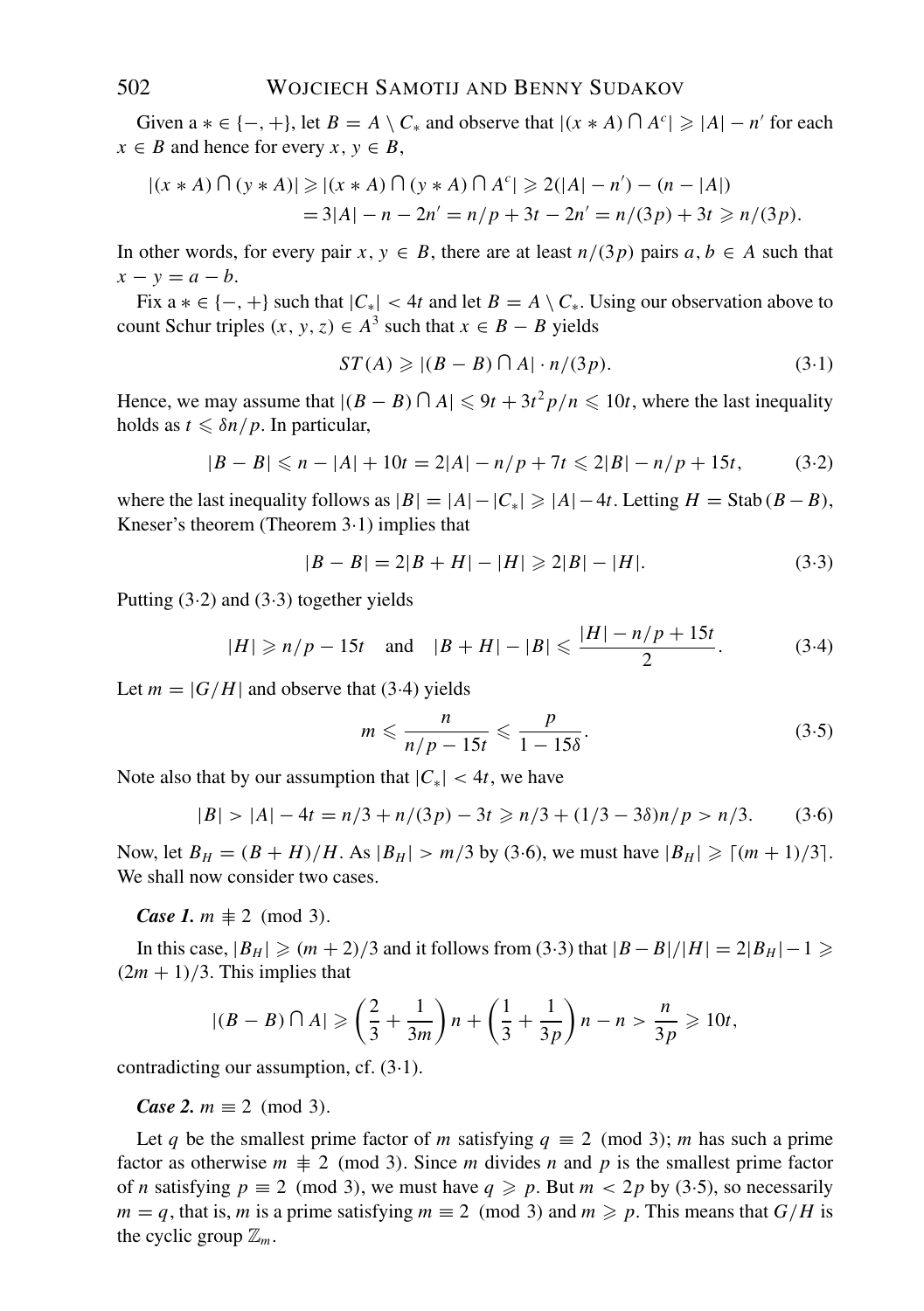We now claim that  $B_H \cap (B_H - B_H) = \emptyset$ . Indeed, otherwise we would have  $|(B + H) \cap$  $(B - B)$ | ≥ |*H*| (since *B* − *B* is a union of cosets of *H*) and, since *B* ⊆ *A*, by (3·4),

$$
|(B+H)\setminus A| \leqslant |B+H| - |B| \leqslant \frac{n/m - n/p + 15t}{2} \leqslant 7.5t,
$$
 (3.7)

which in turn would yield

 $|A \cap (B - B)| \ge |H| - 7.5t = n/m - 7.5t \ge (1 - 15\delta)n/p - 7.5t > 10t$ ,

contradicting our assumption, cf. (3·1).

Therefore, it must be that  $B_H \cap (B_H - B_H) = \emptyset$ , that is,  $B_H \subseteq \mathbb{Z}_m$  is a sum-free set. But  $|B_H| > m/3$ , which means that  $|B_H| = (m+1)/3$  and it follows from the results of Diananda and Yap [10] that, up to isomorphism,  $B_H = \{\ell+1, \ldots, 2\ell+1\}$ , where  $m = 3\ell+2$ .

Let  $A_0 = B + H$  and let  $\varphi: G \to \mathbb{Z}_m$  be a homomorphism that maps  $A_0$  to  $\{\ell+1, \ldots, 2\ell+\ell\}$ 1}; in particular  $H = \varphi^{-1}(0)$  and  $B_H = {\ell + 1, \ldots, 2\ell + 1}$ . As  $-\varphi$  is also such a homomorphism and  $-\ell = 2\ell + 2$  in  $\mathbb{Z}_m$ , we may assume that  $|A \cap \varphi^{-1}(\ell)| \geq |A \cap \varphi^{-1}(2\ell + 2)|$ . It follows from (3.7) that  $|A_0 \setminus A| \le 7.5t$ . We shall now perform a stability analysis of *A* and prove that (1·2) holds and the inequality there is strict unless  $A_0 \subseteq A$ ,  $m = p$ , and  $A \setminus A_0$  is a sum-free subset of  $\varphi^{-1}(\ell)$ .

We first claim that replacing an element from  $A \setminus A_0$  with an element of  $A_0 \setminus A$  only decreases the number of Schur triples in A. Indeed, as  $A_0$  is sum-free, a given element of  $A_0$ participates only in Schur triples that contain an element of  $A \setminus A_0$ ; clearly, the number of such triples is at most  $6|A \setminus A_0|$ , which is at most 51*t* as

$$
|A \setminus A_0| = |A| - |A \cap A_0| = (|A_0| + t) - (|A_0| - |A_0 \setminus A|) \leq 8.5t.
$$

On the other hand, for every  $j \notin \{\ell+1,\ldots,2\ell+1\}$ , there are  $h, i \in \{\ell+1,\ldots,2\ell+1\}$ such that  $h + i = j$ . Therefore if  $x \in A \setminus A_0$ , then, letting  $j = \varphi(x) \notin \{\ell + 1, \ldots, 2\ell + 1\}$ , the number  $ST_x(A)$  of Schur triples in *A* that contain *x* satisfies

$$
ST_x(A) \ge |(x - (\varphi^{-1}(i) \cap A)) \cap (\varphi^{-1}(h) \cap A)| \ge |\varphi^{-1}(i) \cap A| + |\varphi^{-1}(h) \cap A| - |H|
$$
  
\n
$$
\ge 2(|H| - 7.5t) - |H| \ge n/m - 15t > (1 - 15\delta)n/p - 15t > 51t.
$$

Therefore, it suffices to prove  $(1·2)$ , and characterise all cases of equality there, under the assumption that  $A_0 \subseteq A$ .

Now, note that each of  $\ell$  and  $2\ell + 2$  participates in exactly three Schur triples with two elements of  $\{\ell + 1, \ldots, 2\ell + 1\}$ , namely:  $(\ell, \ell + 1, 2\ell + 1)$ ,  $(\ell + 1, \ell, 2\ell + 1)$  and  $(2\ell +$  $1, 2\ell + 1, \ell$  and  $(\ell + 1, \ell + 1, 2\ell + 2), (2\ell + 1, 2\ell + 2, \ell + 1)$  and  $(2\ell + 2, 2\ell + 1, \ell + 1)$ . On the other hand, every element of  $\mathbb{Z}_m \setminus \{ \ell, \ldots, 2\ell + 2 \}$  participates in at least four such triples. It follows that:

- (i) every element of  $\varphi^{-1}(\{\ell, 2\ell + 2\})$  forms  $3n/m$  Schur triples with two elements of  $A_0$ and at most  $6|A \setminus A_0|$  additional Schur triples with two elements of *A* (one of which is not in  $A_0$ );
- (ii) every element of  $\varphi^{-1}(\mathbb{Z}_m \setminus \{\ell, \ldots, 2\ell + 2\})$  forms at least  $4n/m$  Schur triples with two elements of  $A_0$ .

Since  $|A_0| = (1/3 + 1/3m)n$ , our assumption that  $A_0 \subseteq A$  and (3.5) imply that

$$
|A\setminus A_0|=\frac{n}{3p}+t-\frac{n}{3m}\leqslant\left(\frac{1}{3}+\delta\right)\frac{n}{p}-\frac{n}{3m}\leqslant\left[\frac{1}{1-15\delta}\left(\frac{1}{3}+\delta\right)-\frac{1}{3}\right]\frac{n}{m}<\frac{n}{6m}.
$$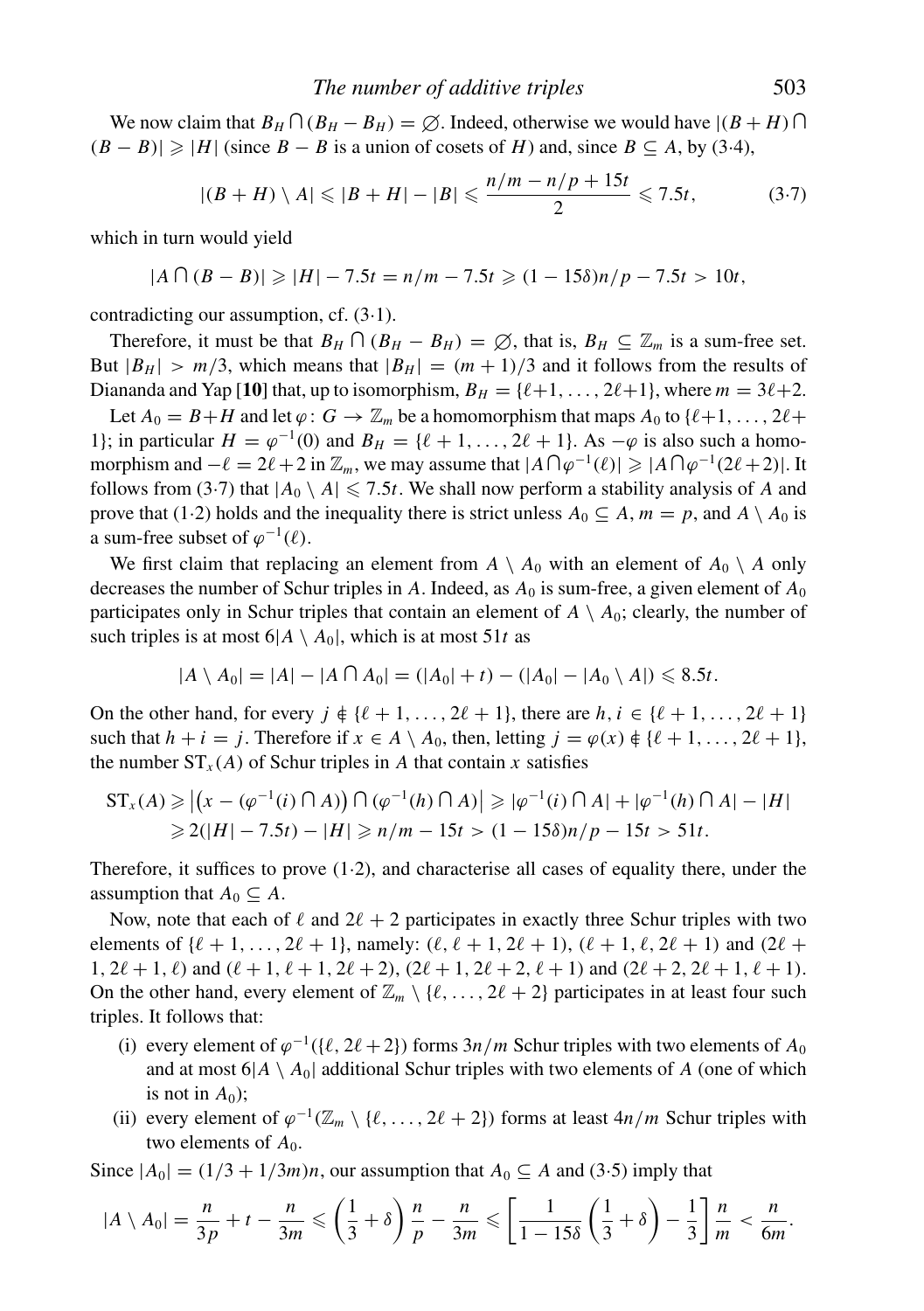It therefore follows from (i) and (ii) that moving elements from  $A\bigcap \varphi^{-1}(\mathbb{Z}_m \setminus \{\ell, \ldots, 2\ell+2\})$ to  $\varphi^{-1}(\{\ell, 2\ell + 2\})$  only decreases ST(*A*). Therefore, we may restrict our attention to sets *A* satisfying

$$
\varphi^{-1}(\{\ell+1,\ldots,2\ell+1\})=A_0\subseteq A\subseteq A_0\cup \varphi^{-1}(\{\ell,2\ell+2\})=\varphi^{-1}(\{\ell,\ldots,2\ell+2\}).
$$

Observe that if  $\ell > 0$ , then every ordered pair of elements  $(x, y) \in \varphi^{-1}(\ell)^2 \cup \varphi^{-1}(2\ell+2)^2$ satisfying  $(x, y) \in A^2$  participates in a unique Schur triple (in *A*) in which *x* precedes *y*, the triple  $(x, y, x+y)$ . On the other hand, if  $\ell > 0$ , then every pair  $(x, y) \in \varphi^{-1}(\ell) \times \varphi^{-1}(2\ell+2)$ satisfying  $(x, y) \in A^2$  participates in four Schur triples in *A*: the triples  $(x, y - x, y)$ ,  $(y - x, x, y)$ ,  $(y, x - y, x)$ , and  $(x - y, y, x)$ . Counting separately Schur triples in *A* that contain two (using (i)), one (using the above observation), and no elements of  $A_0$  yields

$$
ST(A) \ge |A \setminus A_0| \cdot \frac{3n}{m} + \mathbb{1}[m > 2] \cdot |A \setminus A_0|^2 + ST(A \setminus A_0)
$$
  
=  $\left(\frac{n}{3p} + t - \frac{n}{3m}\right) \cdot \frac{3n}{m} + \mathbb{1}[m > 2] \cdot \left(\frac{n}{3p} + t - \frac{n}{3m}\right)^2 + ST(A \setminus A_0)$   
 $\ge \frac{3nt}{p} + \mathbb{1}[p > 2] \cdot t^2 + ST(A \setminus A_0),$ 

where the first inequality is strict unless  $\ell = 0$ ,  $A \cap \varphi^{-1}(\ell) = \varnothing$ , or  $A \cap \varphi^{-1}(2\ell + 2) = \varnothing$ and the last inequality is strict unless  $m = p$  (recall that  $p \le m \le 2p$ ). This completes the proof.

## 4. *The hypercube* Z*<sup>n</sup>* 2

In this section, we prove Theorem 1·5. One way of obtaining lower bounds on ST(*A*) in our proof will be using eigenvalue analysis of the *Cayley graph* of *G* generated by *A*. Recall that given an abelian group *G* and an  $A \subseteq G \setminus \{0\}$  satisfying  $A = -A$ , we define  $\mathcal{G}_A$  to be the graph with vertex set *G* whose edges are all pairs  $\{x, y\}$  such that  $x - y \in A$ . It follows from this definition that for every  $A \subseteq G \setminus \{0\}$  with  $A = -A$ ,

$$
ST(A) = 2e(\mathcal{G}_A[A]), \tag{4-1}
$$

where  $G_A[A]$  denotes the subgraph of  $G_A$  induced by A. We shall derive lower bounds on  $e(G_A[A])$  using the following well-known result of Alon and Chung [1].

THEOREM 4·1. *Let* G *be an N-vertex D-regular graph and let* λ *be the smallest eigenvalue of its adjacency matrix. Then for every*  $U \subseteq V(G)$ *,* 

$$
2e(\mathcal{G}[U]) \geqslant \frac{D}{N}|U|^2 + \frac{\lambda}{N}|U|(N-|U|).
$$

Precise eigenvalue analysis of  $G_A$  will be possible in our setting due to the fact that the *characters* of any abelian group *G* form a basis of eigenvectors of  $\mathcal{G}_A$  for every *A*. Moreover, in the case  $G = \mathbb{Z}_2^n$ , there is a one-to-one correspondence between nontrivial characters of *G* and subgroups of *G* with index two. More precisely, for each nontrivial character  $\chi \in G$ there is a subgroup  $H < G$  of index 2 such that

$$
\chi(x) = \begin{cases} 1, & \text{if } x \in H, \\ -1, & \text{if } x \notin H. \end{cases}
$$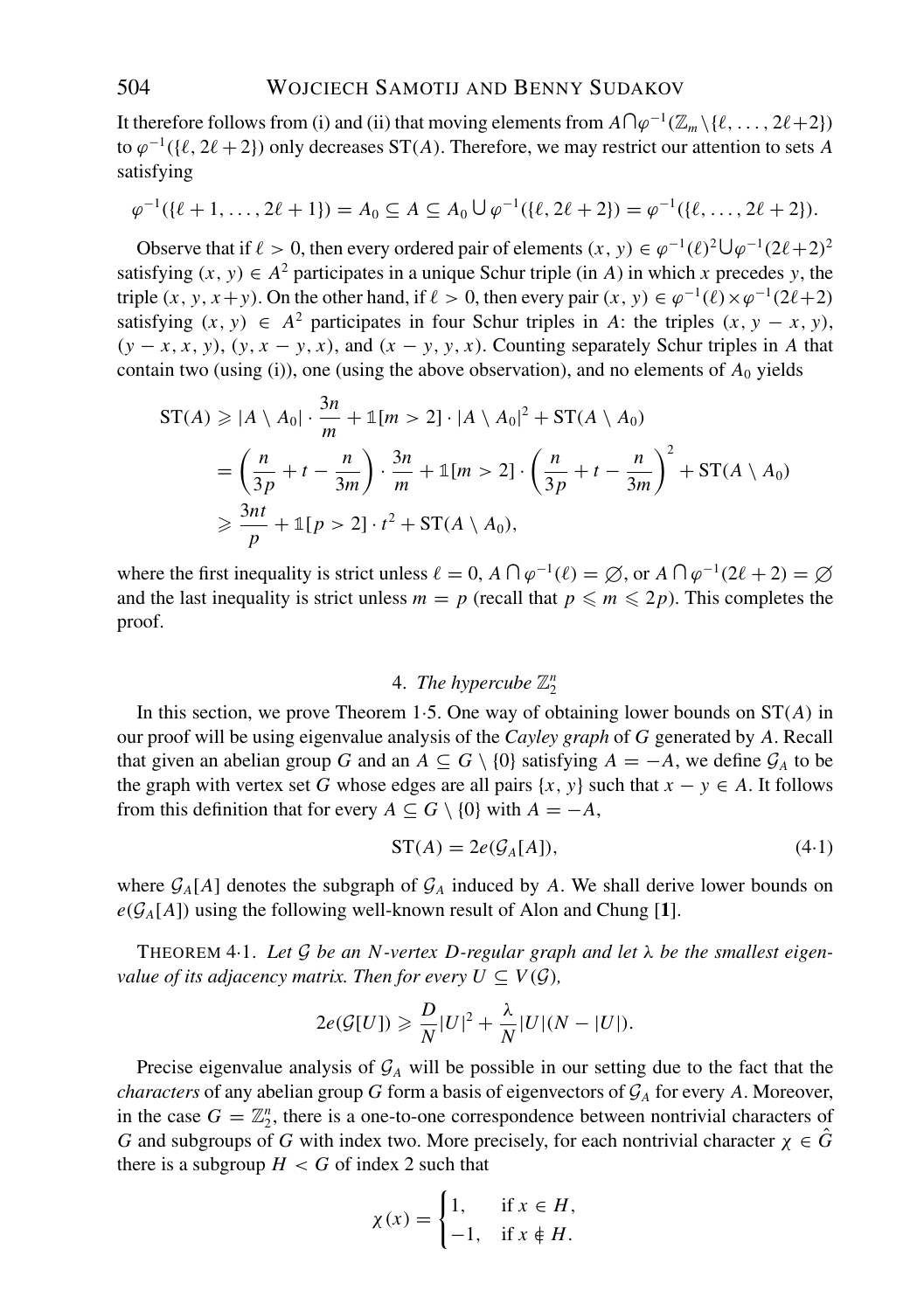In particular, the smallest eigenvalue  $\lambda$  of  $\mathcal{G}_A$  satisfies

$$
\lambda = \min\left\{ |A \cap H| - |A \cap H^c| \colon H < G \text{ with } [G : H] = 2 \right\}.
$$

*Proof of Theorem* 1.5. Let *n* be a positive integer, let  $G = \mathbb{Z}_2^n$ , and let *a* and *k* be as in the statement of the theorem. We may assume that  $k \leq n - 1$  as otherwise both (1.3) and the characterisation of sets achieving equality are vacuous. We shall first count Schur triples in the set  $A_a$  and establish the equality in (1.3). Given an  $x \in G$ , let us denote by  $\overline{x}$  the integer with binary representation  $x$  (viewed as a  $\{0, 1\}$ -vector), so that

$$
\{\overline{x} \colon x \in A_a\} = \{2^n - 1, \dots, 2^n - a\}.
$$

Fix some  $x \in A_a$  and let *j* be the unique integer such that  $2^j \leq \overline{x} < 2^{j+1}$ . We claim that the number  $ST_x(A_a)$  of (ordered) Schur triples containing x such that  $\bar{x}$  is the smallest element is  $3(2^{n} – 2^{j+1})$ . (As  $0 \notin A_a$ , each Schur triple in  $A_a$  contains three distinct nonzero elements.) It is enough to show that the number of pairs  $\{y, z\} \subseteq A_a$  satisfying  $x + y + z = 0$ and  $\bar{x} < \bar{y} < \bar{z}$  is  $2^{n-1} - 2^j$ . To this end, note first that for every such pair,  $\bar{z} \geq 2^{j+1}$  since otherwise  $2^j \le \overline{x}, \overline{y}, \overline{z} < 2^{j+1}$  and then  $\overline{x+y+z} \ge 2^j$ ; consequently, also  $\overline{y} \ge 2^{j+1}$  as otherwise  $\overline{x + y + z} \ge 2^{j+1}$ . Conversely, given an arbitrary element *z* such that  $\overline{z} \ge 2^{j+1}$ , we have  $\overline{z + x} \geq 2^{j+1} > \overline{x}$  and hence  $\{z, z + x\} \subseteq A_a$  is such a pair. Thus the number of these pairs is  $(2^n - 2^{j+1})/2$ , as claimed.

Now, recall that *k* satisfies  $2^n - 2^k \le a < 2^n - 2^{k-1}$ . We may assume that  $k \le n - 1$  as otherwise  $A_a \subseteq A_{2^{n-1}}$  is sum-free. Let  $t = a - 2^n + 2^k$ . Then  $0 \le t < 2^{k-1}$  and

$$
ST(A_a) = \sum_{x \in A_a} ST_x(A_a) = 3 \cdot \left[ \sum_{j=k}^{n-1} 2^j (2^n - 2^{j+1}) + t(2^n - 2^k) \right]
$$
  
= 3(2^n - 2^k)2^n - 2(4^n - 4^k) + 3(a - 2^n + 2^k)(2^n - 2^k)  
= (3a - 2^{n+1} + 2^k)(2^n - 2^k).

Let us now fix an arbitrary *a*-element set  $A \subseteq G$ . We shall prove that  $ST(A) \geq ST(A_a)$ by induction on *n*. We may assume that  $0 \notin A$  as one may easily check that replacing 0 with an arbitrary element of  $G \setminus A$  decreases the number of Schur triples by at least one (as  $x + x \neq x$  unless  $x = 0$ ). The case  $n = 1$  is trivial, including the characterisation of sets achieving equality in (1.3), so let us assume that  $n \ge 2$ . Let  $H < G$  be the subgroup of index 2 that minimises  $|A \cap H|$ , let  $A_e = A \cap H$  (the set of 'even' elements of *A*), and let  $A_o = A \cap H^c$  (the set of 'odd' elements of *A*). Moreover, let  $a_e = |A_e|$  and  $a_o = |A_o|$ .

Observe that each Schur triple in *A* contains an even number of 'odd' elements (elements of  $A_o$ ). As  $H \cong \mathbb{Z}_2^{n-1}$ , the number of Schur triples that contain only elements of  $A_e$  satisfies

$$
\operatorname{ST}(A_e) \geqslant \operatorname{ST}^{(n-1)}\left(A_{a_e}^{(n-1)}\right),\tag{4.2}
$$

where the superscript ' $(n - 1)$ ' signifies the fact that we are referring to elements and Schur triples in  $\mathbb{Z}_2^{n-1}$ . The number of Schur triples that contain one element of  $A_e$  and two elements of  $A<sub>o</sub>$  may be estimated as follows. Fix some  $x \in A<sub>e</sub>$ . The number of Schur triples in A that contain *x* and two elements of  $A_o$  is precisely  $3|(x + A_o) \cap A_o|$ , as the elements of  $(x + A_o) \cap A_o$  are in one-to-one correspondence with ordered pairs  $(y, z) \in A_o^2$  such that  $x + y + z = 0$ . Since  $x + A_o$ ,  $A_o \subseteq H^c$ , then

$$
|(x + A_o) \cap A_o| \ge |x + A_o| + |A_o| - |H^c| = 2|A_o| - |H| = 2a_o - 2^{n-1}
$$
 (4.3)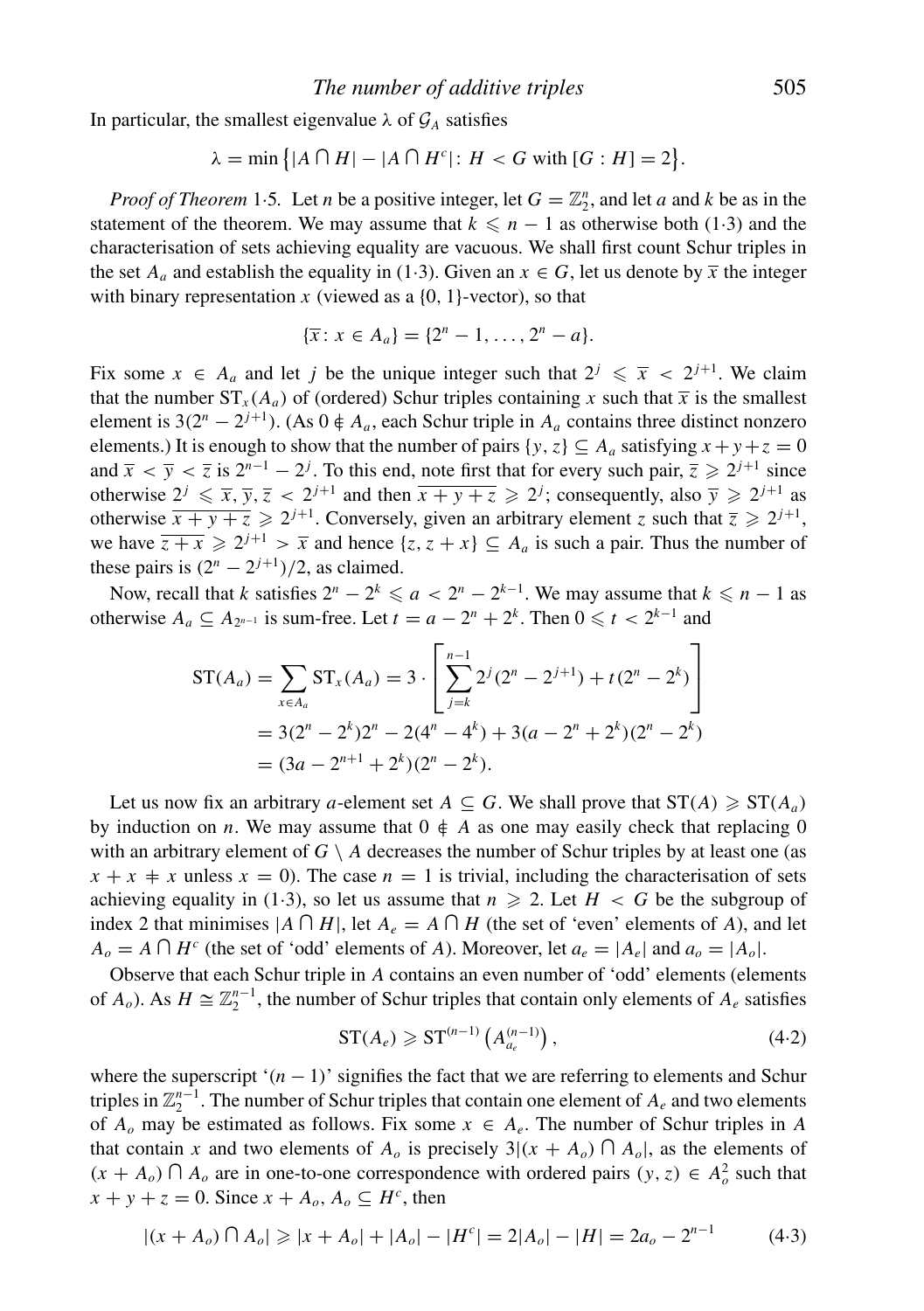and consequently, recalling (4·2),

$$
ST(A) \geqslant ST(A_e) + 3a_e(2a_o - 2^{n-1}) \geqslant ST^{(n-1)}\left(A_{a_e}^{(n-1)}\right) + 3a_e(2(a - a_e) - 2^{n-1}). \tag{4.4}
$$

We claim that the right-hand side of  $(4.4)$  is greater than or equal to  $ST(A_a)$ , as long as

$$
a_e < \max\left\{2^{n-1} - 2^{k-1}, a - 2^{n-1} + 2^{k-2}\right\},\tag{4.5}
$$

and equality holds only when  $a_e = a - 2^{n-1}$  or when  $a_e = 2^{n-1} - 2^{k-1}$  and  $a > 2^n - 2^{k-1}$  $2<sup>k−2</sup>$ .

To see this, note first that  $a_e \geq a - |H^c| = a - 2^{n-1} \geq 2^{n-1} - 2^k$ . If moreover  $a_e$  $2^{n-1} - 2^{k-1}$ , then by our inductive assumption,

$$
ST^{(n-1)}\left(A_{a_e}^{(n-1)}\right) = (3a_e + 2^k - 2^n)(2^{n-1} - 2^k). \tag{4.6}
$$

Substituting the right-hand side of (4·6) into (4·4), we verify that if  $a - 2^{n-1} \le a_e$  $2^{n-1} - 2^{k-1}$ , then the right-hand side of (4·4) is at least as large as ST( $A_a$ ), with equality holding only if  $a_e = a - 2^{n-1}$ . To see this, observe that the difference of these functions is

$$
6\left(a_e-2^{n-1}+2^{k-1}\right)\left(a-a_e-2^{n-1}\right),\,
$$

which is quadratic in  $a_e$ , with the coefficient of  $a_e^2$  negative, and equal to zero if  $a_e = a - 2^{n-1}$ or  $a_e = 2^{n-1} - 2^{k-1}$ .

Assume now that  $2^{n-1} - 2^{k-1} \le a_e < a - 2^{n-1} + 2^{k-2}$ . In particular,  $a_e < 2^{n-1} - 2^{k-2}$ and hence by the inductive assumption,

$$
\mathbf{ST}^{(n-1)}\left(A_{a_e}^{(n-1)}\right) = (3a_e + 2^{k-1} - 2^n)(2^{n-1} - 2^{k-1}).\tag{4-7}
$$

Substituting the right-hand side of (4·7) into (4·4), we verify that if  $2^{n-1} - 2^{k-1} \le a_e$  $a - 2^{n-1} + 2^{k-2}$ , then the right hand side of (4·4) is at least as large as  $ST(A_a)$ , with equality holding only if  $a_e = 2^{n-1} - 2^{k-1}$ . To see this, observe that the difference of these functions is

$$
6\left(a_e-2^{n-1}+2^{k-1}\right)\left(a-a_e-2^{n-1}+2^{k-2}\right),\,
$$

which is quadratic in  $a_e$ , with the coefficient of  $a_e^2$  negative, and equal to zero if  $a_e = 2^{n-1}$  $2^{k-1}$  or  $a_e = a - 2^{n-1} + 2^{k-2}$ .

For the remainder of the proof, we may and shall assume that the reverse of  $(4.5)$  holds, i.e., that  $a_e \ge 2^{n-1} - 2^{k-1}$  and  $a_e \ge a - 2^{n-1} + 2^{k-2}$ . By our choice of *H*, this means that the smallest eigenvalue  $\lambda$  of  $\mathcal{G}_A$  satisfies

$$
\lambda = |A \cap H| - |A \cap H^c| = a_e - a_o = 2a_e - a
$$
  
\n
$$
\ge 2 \max \{ 2^{n-1} - 2^{k-1}, a - 2^{n-1} + 2^{k-2} \} - a,
$$

that is,

$$
\lambda \geqslant \begin{cases}\n-2^{k-2} & \text{if } a \leqslant 2^n - 2^{k-1} - 2^{k-2}, \\
a - 2^n + 2^{k-1} & \text{if } a \geqslant 2^n - 2^{k-1} - 2^{k-2}.\n\end{cases}
$$

As every element of *G* has order 2, then trivially  $A = -A$  and thus it follows from (4·1) and Theorem 4.1 that (recall that  $0 \notin A$ )

$$
ST(A) \geqslant 2^{-n} a^3 + \begin{cases} -2^{k-2-n} a(2^n - a) & \text{if } a \leqslant 2^n - 2^{k-1} - 2^{k-2}, \\ 2^{-n} (a - 2^n + 2^{k-1}) a(2^n - a) & \text{if } a \geqslant 2^n - 2^{k-1} - 2^{k-2}. \end{cases} \tag{4-8}
$$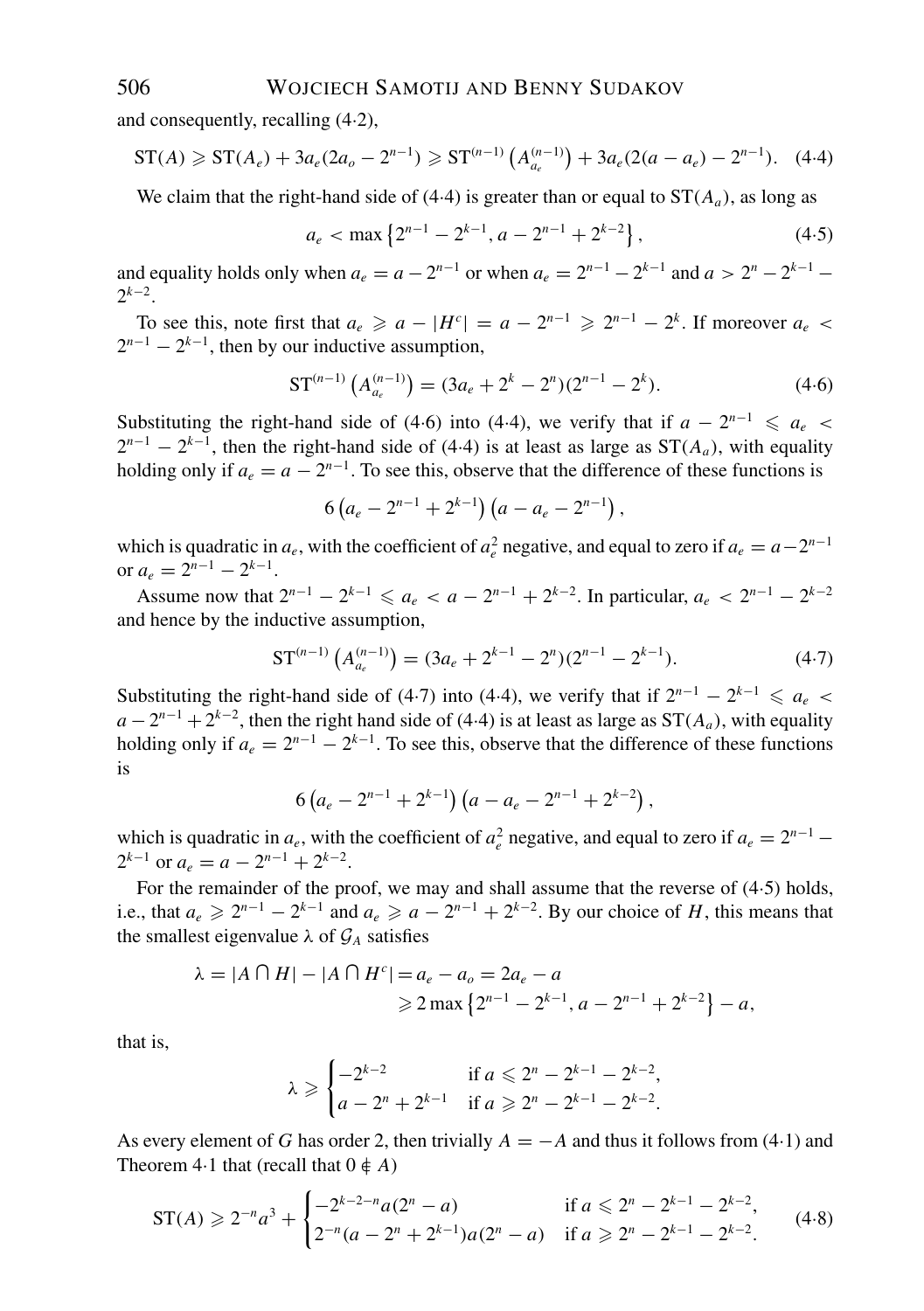In order to finish the proof, we shall now show that the right-hand side of  $(4.8)$  is greater than  $ST(A_a)$  for every *a* with  $2^n - 2^k \le a < 2^n - 2^{k-1}$ .

First, denote by  $f_1(a)$  the difference between the right-hand side of (4.8) and  $ST(A_a)$ when  $2^n - 2^k \le a \le 2^n - 2^{k-1} - 2^{k-2}$ . That is, let

$$
f_1(a) = 2^{-n}a^3 + 2^{k-2-n}a^2 - 2^{k-2}a - (3a + 2^k - 2^{n+1})(2^n - 2^k).
$$

Let  $a_{\ell} = 2^{n} - 2^{k}$  and  $a_{r} = 2^{n} - 2^{k-1} - 2^{k-2}$ . We need to show that  $f_1(a) > 0$  for each *a* satisfying  $a_{\ell} \le a \le a_r$ . This follows because  $f_1$  is cubic in *a*, with the coefficient of  $a^3$ positive, and:

(i) 
$$
f_1(a_r) = 2^{2k-2} - 9 \cdot 2^{3k-n-5} \ge 2^{2k-2} - 9 \cdot 2^{2k-6} = 7 \cdot 2^{2k-6} > 0
$$
, since  $k \le n-1$ ;

(ii) 
$$
f'_1(a_\ell) = 2^{k-2}(5 \cdot 2^{k-n+1} - 11) \le -6 \cdot 2^{k-2} < 0
$$
, since  $k \le n-1$ ;

(iii)  $f'_1(a_r) = 2^{k-4}(21 \cdot 2^{k-n} - 20) \le -19 \cdot 2^{k-5} < 0$ , since  $k \le n - 1$ .

Indeed, since  $f'_1$  is quadratic in *a*, with the coefficient of  $a^2$  positive, it has only one continuous interval where it takes negative values. Therefore  $f'_{1}(a)$  is negative for all  $a \in [a_{\ell}, a_{r}]$ and thus  $f_1$  is decreasing in this interval, attaining its minimum at  $a = a_r$ .

Similarly, denote by  $f_2(a)$  the difference between the right-hand side of (4.8) and  $ST(A_a)$ when  $2^{n} - 2^{k-1} - 2^{k-2} \le a < 2^{n} - 2^{k-1}$ . That is, let

$$
f_2(a) = 2^{-n}a^3 + 2^{-n}(a - 2^n + 2^{k-1})a(2^n - a) - (3a + 2^k - 2^{n+1})(2^n - 2^k)
$$
  
=  $(2 - 2^{k-n-1})a^2 + (7 \cdot 2^{k-1} - 2^{n+2})a + 2^{2n+1} + 2^{2k} - 3 \cdot 2^{k+n}.$ 

Let  $a_{\ell} = 2^{n} - 2^{k-1} - 2^{k-2}$  and  $a_{r} = 2^{n} - 2^{k-1}$ . We need to show that  $f_2(a) > 0$  for each *a* satisfying  $a_{\ell} \le a \le a_r$ . This follows because  $f_2$  is quadratic in *a*, with the coefficient of  $a^2$ positive, and:

(i) 
$$
f'_2(a_m) = 0
$$
, where  $a_m = \frac{2^{n+3} - 7 \cdot 2^k}{8 - 2^{k+1-n}}$ ;  
\n(ii)  $f_2(a_m) = \frac{7 \cdot 2^{n+2k-3} - 2^{3k}}{2^{n+2} - 2^k} > 0$ , since  $k \le n - 1$ .

Finally, we characterise sets achieving equality in (1·3). To this end, suppose that  $ST(A) = ST(A_a)$ . This means, in particular, that (4.5) holds (as otherwise  $ST(A) >$  $ST(A<sub>a</sub>)$ , the two inequalities in (4.4) hold with equality, and the right-hand side of (4.4) is equal to  $ST(A_a)$ . As noted above, this may happen only in the following two cases.

*Case 1.*  $a_e = a - 2^{n-1}$ .

In this case,  $a_o = a - a_e = 2^{n-1}$  and thus  $A \supseteq H^c$ . Moreover,  $ST(A_e) = ST^{(n-1)} (A_{a_e}^{(n-1)})$ and hence we may appeal to our inductive assumption. Since

$$
2^{n-1} - 2^k \leqslant a_e = a - 2^{n-1} < 2^{n-1} - 2^{k-1},
$$

then there is a  $K < H$  with  $2^k$  elements such that  $H \setminus K \subseteq A_e$  and  $A_e \cap K$  is sum-free. But then the set  $A \cap K = A_e \cap K$  is sum-free, and  $\mathbb{Z}_2^n \setminus K = H^c \cup (H \setminus K) \subseteq A$ .

*Case 2.*  $a_e = 2^{n-1} - 2^{k-1}$  and  $a > 2^n - 2^{k-1} - 2^{k-2}$ .

Since  $ST(A_e) = ST^{(n-1)}(A_{a_e}^{(n-1)})$ , we may appeal to the inductive assumption and deduce that  $A_e = H \setminus K$  for some  $K < H$  with  $2^{k-1}$  elements. Let *L* be an arbitrary subgroup satisfying  $K < L < H$  and  $[H : L] = 2$ . Such a subgroup exists as  $H/K \cong \mathbb{Z}_2^{n-k}$  and we have assumed that  $n \geq k - 1$ .

Note that  $\mathbb{Z}_2^n/L \cong \mathbb{Z}_2^2$  and hence there are two subgroups  $H_1, H_2 < \mathbb{Z}_2^n$  such that  $[\mathbb{Z}_2^n]$ :  $H_i$ ] = 2 and  $H \cap H_i = L$  for each  $i \in \{1, 2\}$  and  $H^c \cap H_1 = H^c \setminus H_2$ . Define  $A_o^1 =$  $A_o \cap H_1 = A_o \setminus H_2$  and  $A_o^2 = A_o \cap H_2 = A_o \setminus H_1$ . We claim that  $A_o^{3-i} = H^c \cap H_i^c$  for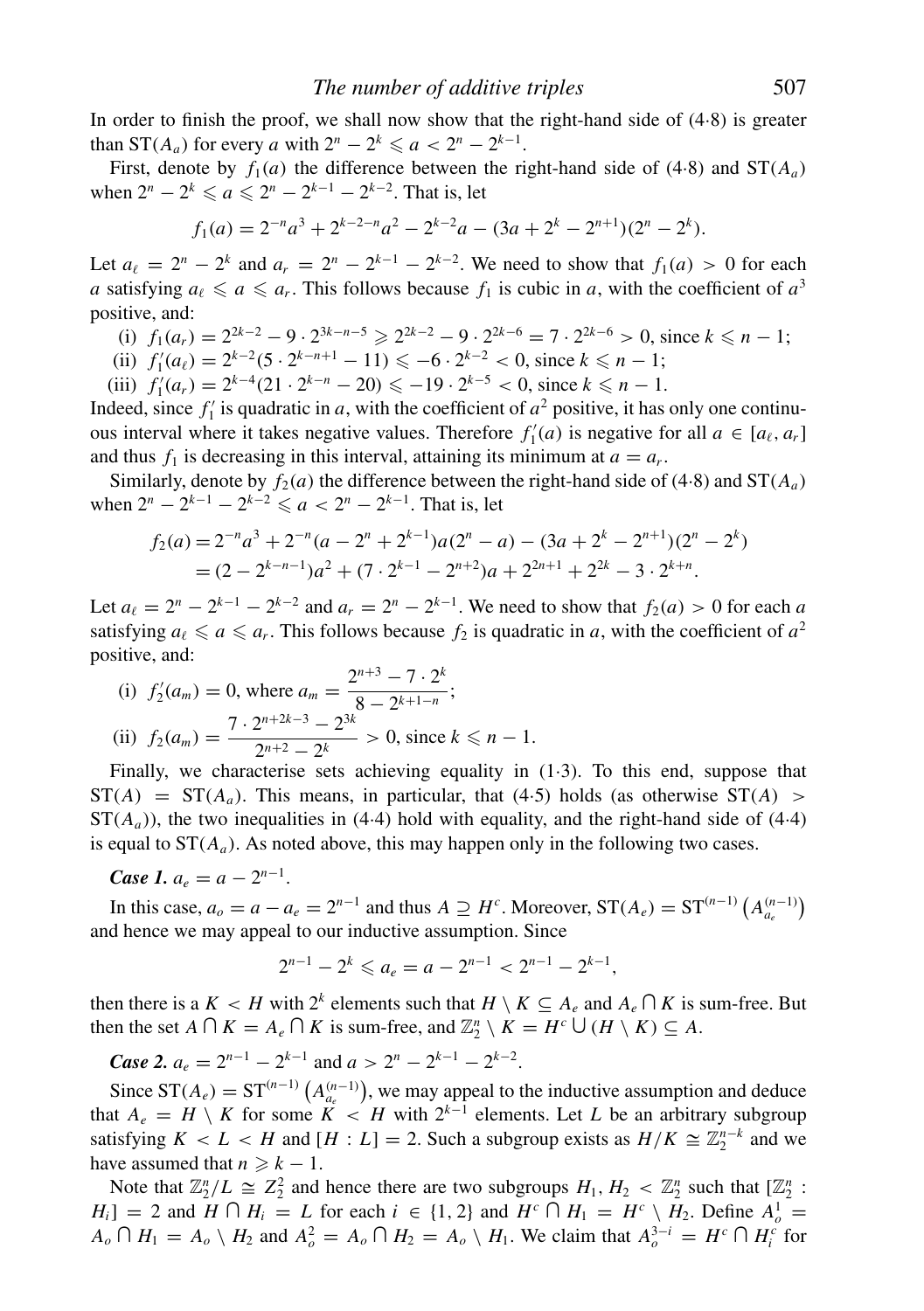some  $i \in \{1, 2\}$ . Before we prove the claim, let us show that its statement contradicts the assumption that  $a < 2^n - 2^{k-1}$ , which in turn implies that  $ST(A) = ST(A_a)$  cannot hold in Case 2. As  $H \setminus L \subseteq H \setminus K = A_e \subseteq A$ , the claim implies that  $H_i^c = (H_i^c \cap H^c) \cup (H \setminus L) \subseteq A$ . But  $H_i$  is a subgroup of  $\mathbb{Z}_2^n$  of index 2 and therefore by our choice of  $H$ , we have

$$
2^{n-1} - 2^{k-1} = a_e = |A \cap H| \leq |A \cap H_i| = |A| - |A \cap H_i^c| = |A| - |H_i^c| = a - 2^{n-1},
$$

a contradiction. Therefore, in order to complete the proof, it suffices to prove the claim. To this end, suppose that it is not true, i.e., there are  $y_1 \in (H^c \cap H_2^c) \setminus A_o$  and  $y_2 \in (H^c \cap H_1^c) \setminus A_o$ . Let  $x \in H \setminus L$  be such that  $x + y_1 = y_2$ ; such an  $x$  exists as  $(H^c \cap H_1^c) - (H^c \cap H_2^c) = H \setminus L$ . It is easy to see that this *x* satisfies

$$
|(x + A_o) \cap A_o| = |(x + A_o) \cap A_o \cap (H^c \setminus \{y_2\})| \ge 2|A_o| - |H^c \setminus \{y_2\}| > 2|A_o| - |H^c|.
$$

Since  $x \in H \setminus L \subseteq H \setminus K = A_e$ , then the first inequality in (4.4) is strict, see (4.3), contradicting our assumption that  $ST(A) = ST(A_a)$ .

#### 5. *Groups of type II*

In this section, we prove Theorem 1·6 and Proposition 1·7. Our proof of Theorem 1·6 will again employ simple eigenvalue analysis. Given an abelian group *G* and an  $A \subseteq G$ , we define  $\vec{\mathcal{G}}_A$  to be the directed graph with vertex set *G* whose arcs are all ordered pairs  $(x, y)$ such that  $y - x \in A$ . It follows from this definition that for each  $A \subseteq G$ ,

$$
ST(A) = e(\vec{\mathcal{G}}_A[A]).
$$

A straightforward adaptation of the proof of Theorem 4·1 yields the following proposition. Here, the adjacency matrix of a directed graph  $\vec{G}$  with vertex set *V* is the {0, 1}-valued *V*by-*V* matrix  $(\mathbb{1}[(x, y) \in \vec{\mathcal{G}}])_{x, y \in V}$ .

PROPOSITION 5.1. Let  $\vec{G}$  be an N-vertex directed graph whose each vertex has both the *in- and the outdegree equal to D. If the adjacency matrix of* <sup>G</sup> *has an orthogonal basis of eigenvectors with eigenvalues satisfying*  $Re(\lambda) \geqslant r$ , then for every  $U \subseteq V(\vec{\mathcal{G}})$ ,

$$
e(\vec{\mathcal{G}}[U]) \geq \frac{D}{N}|U|^2 + \frac{r}{N}|U|(N - |U|).
$$

As it was the case with undirected Cayley graphs, the characters of *G* form a basis of eigenvectors of  $\vec{\mathcal{G}}_A$  for every  $A \subseteq G$ . Moreover, the eigenvalues of  $\vec{\mathcal{G}}_A$  are  $\sum_{a \in A} \chi(A)$ , where  $\chi$  ranges over all |*G*| characters of *G*. In the case  $G = \mathbb{Z}_3^n$ , as each element of *G* has order 3, all characters of *G* take values in the set  $\{1, e^{\frac{2\pi i}{3}}, e^{-\frac{2\pi i}{3}}\} \subseteq \mathbb{C}$  of third roots of unity. Therefore, letting  $r_A$  be the smallest real part of an eigenvalue of the adjacency matrix of  $\mathcal{G}_A$ , we have

$$
r_A = \min\{|A \cap H| - |A \setminus H|/2 : H < G \text{ with } [G : H] = 3\},\tag{5.1}
$$

where we used the fact that  $\text{Re}(e^{\pm \frac{2\pi i}{3}}) = \cos \frac{2\pi}{3} = -\frac{1}{2}$ . Proposition 5.1 now implies that for every  $A \subseteq G$ ,

$$
ST(A) \geqslant 3^{-n} |A|^3 + r_A |A| \left( 1 - 3^{-n} |A| \right), \tag{5.2}
$$

where  $r_A$  is the quantity defined in  $(5.1)$ .

*Proof of Theorem* 1.6*.* Let  $\delta = 1/1000$ , let *n* and *t* be as in the statement of the theorem, and denote  $\mathbb{Z}_3^n$  by *G*. Finally, fix some  $A \subseteq G$  with  $a = 3^{n-1} + t$  elements. Let us first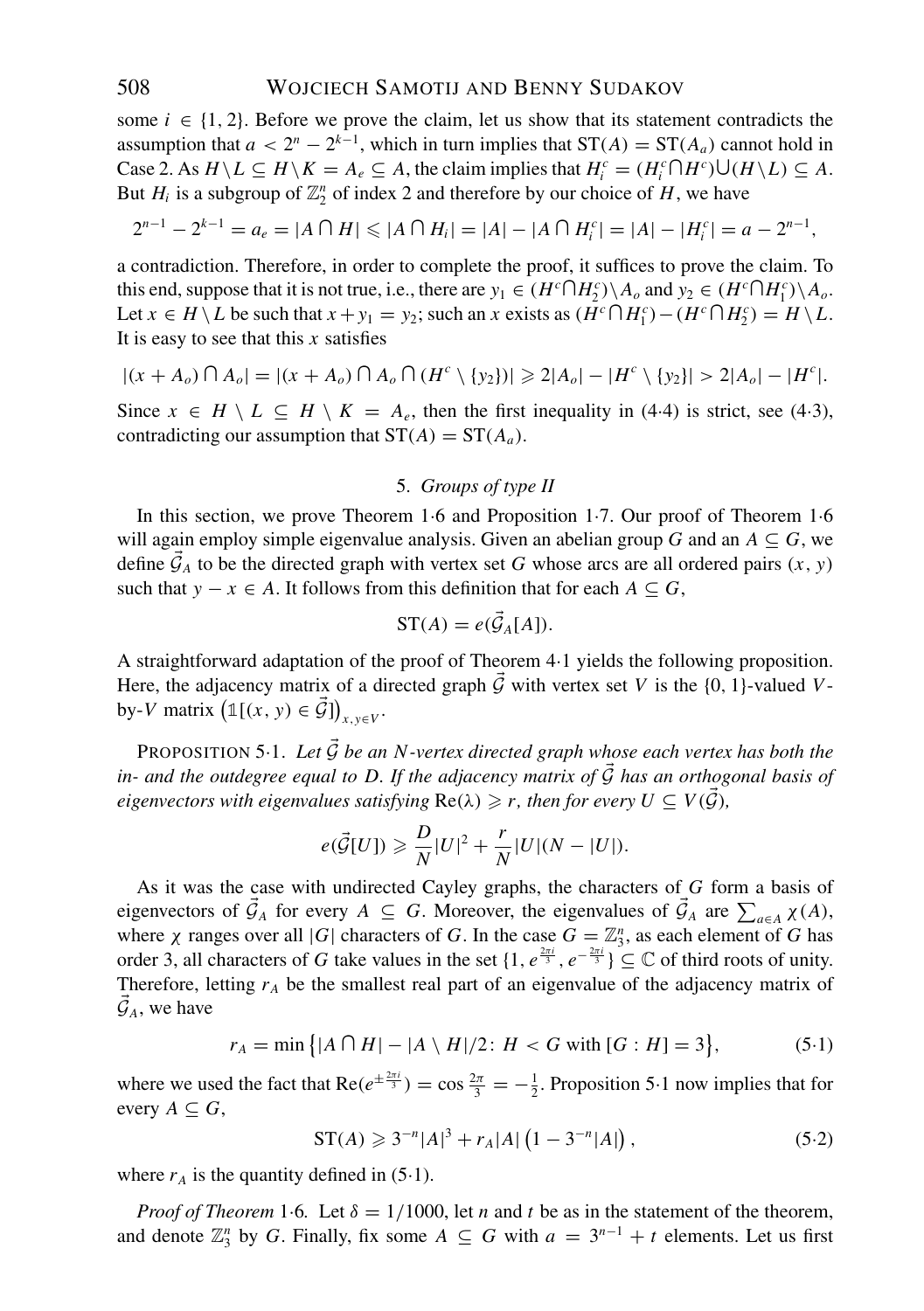consider the case when  $|A \cap H| \geq t$  for every subgroup  $H < G$  of index 3. In this case, the quantity  $r_A$  defined in  $(5.1)$  satisfies

$$
r_A \geqslant -\frac{a-t}{2} + t = -\frac{3^{n-1}}{2} + t
$$

and consequently (5·2) yields

$$
ST(A) \geqslant 3^{-n}a^3 + \left(t - \frac{3^{n-1}}{2}\right)a\left(1 - 3^{-n}a\right) = a\left(t + 3^{-n}a(a - t) + \frac{a}{6} - \frac{3^{n-1}}{2}\right)
$$

$$
= a\left(t + \frac{a}{3} + \frac{a}{6} - \frac{a - t}{2}\right) = \frac{3at}{2} \geqslant at = 3^{n-1}t + t^2.
$$

Hence, for the remainder of the proof we may assume that  $|A \cap H| < t$  for some  $H < G$  of index 3.

Fix an arbitrary *H* with this property and let  $\varphi$ :  $G \to \mathbb{Z}_3$  be a homomorphism with  $\varphi^{-1}(0) = H$ . For each  $i \in \{0, 1, 2\}$ , let  $A_i = A \cap \varphi^{-1}(i)$  and let  $a_i = |A_i|$ . As  $-\varphi$  is also a homomorphism, we may assume that  $a_2 \geq a_1$ . Considering only the Schur triples  $(x, y, z) \in A<sup>3</sup>$  that  $\varphi$  maps to  $(0, 2, 2), (2, 0, 2), (2, 2, 1)$  and  $(1, 1, 2)$ , we obtain

$$
ST(A) \geqslant 2 \sum_{x \in A_0} |(x + A_2) \cap A_2| + \sum_{x \in A_1} |(x - A_2) \cap A_2| + \sum_{x \in A_1} |(x + A_1) \cap A_2|
$$
  
\n
$$
\geqslant 2a_0(2a_2 - 3^{n-1}) + a_1(2a_2 - 3^{n-1}) + a_1(a_1 + a_2 - 3^{n-1})
$$
  
\n
$$
= (a - a_2)(2a_2 - 3^{n-1} + t) + a_0(3a_2 + a_0 - 2a),
$$
\n
$$
(5.3)
$$

where we used the identity  $3^{n-1} + t = a = a_0 + a_1 + a_2$ . Treating  $a_0$  as fixed, denote the right-hand side of (5.3) by  $f_{a_0}(a_2)$ . Observe that the function  $f_{a_0}$  is quadratic in  $a_2$ , with the coefficient of  $a_2^2$  negative. Thus, if  $2 \cdot 3^{n-2} \leq a_2 \leq 3^{n-1}$ , then

$$
\mathrm{ST}(A) \geqslant \min\{f_{a_0}(2\cdot 3^{n-2}),\,f_{a_0}(3^{n-1})\}.
$$

Note that

$$
f_{a_0}(3^{n-1}) = t(3^{n-1} + t) + a_0(3^{n-1} + a_0 - 2t) \geq t(3^{n-1} + t),
$$

as  $t \leq \delta 3^{n-1} \leq 3^{n-1}/2$ . Moreover,

$$
f_{a_0}(2\cdot3^{n-2})=(3^{n-2}+t)^2+a_0(a_0-2t)\geqslant(3^{n-2}+t)^2-t^2\geqslant t(3^{n-1}+t),
$$

as  $t \le \delta 3^{n-1}$  and  $(1/3 + \tau)^2 - \tau^2 \ge \tau (1 + \tau)$  for each  $\tau \in [0, \delta]$ . Therefore, it remains to consider the case  $a_1 \leq a_2 < 2 \cdot 3^{n-2}$  and  $a_0 < t$ .

We let  $\varepsilon = 1/30$  and define

 $C = \{x \in A_2 : |(x + A_2) \cap A_1| \geq \varepsilon 3^{n-1}\}.$ 

Since clearly  $ST(A) \geq |C| \cdot \varepsilon 3^{n-1}$ , we may further assume that

$$
|C| \leqslant \frac{at}{\varepsilon 3^{n-1}} \leqslant \frac{(1+\delta)}{\varepsilon} \cdot t \leqslant \frac{(1+\delta)\delta}{\varepsilon} \cdot 3^{n-1} \leqslant \varepsilon 3^{n-1}.
$$

In the remainder of the proof, we show that this is impossible.

Let  $B = A_2 \setminus C$ . By definition, for every  $x \in B$ , we have  $x + B \subseteq A_2 + A_2 \subseteq \varphi^{-1}(1)$ and  $|(x + B) \setminus A_1| \geq |B| - \varepsilon 3^{n-1}$ . Hence, for any two *x*,  $y \in B$ , we have

$$
|(x + B) \cap (y + B)| \ge |(x + B) \cap (y + B) \cap (\varphi^{-1}(1) \setminus A_1)|
$$
  
 $\ge 2(|B| - \varepsilon 3^{n-1}) - (3^{n-1} - a_1) \ge |B| - 3\varepsilon 3^{n-1},$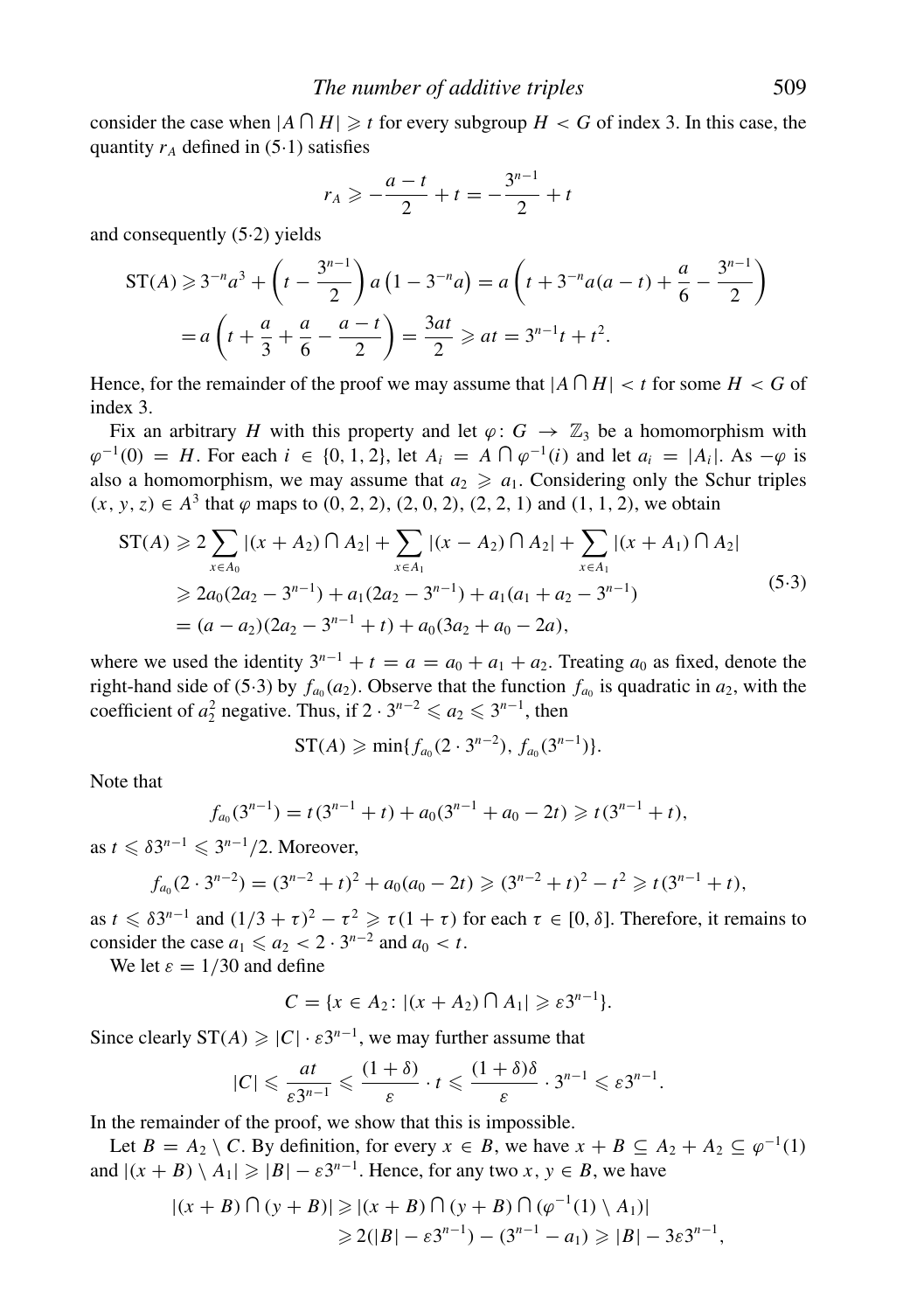as  $|B| + a_1 = a_1 + a_2 - |C| \ge a - a_0 - \varepsilon 3^{n-1} > (1 - \varepsilon) 3^{n-1}$  since  $a_0 < t$ . This means that every element of *B* − *B* has at least  $|B| - 3\varepsilon 3^{n-1}$  representations as a difference of two elements of *B* and hence

$$
|B - B| \leqslant \frac{|B|^2}{|B| - 3\varepsilon 3^{n-1}} < 3^{n-1},\tag{5.4}
$$

where the last inequality follows as  $|B|$  satisfies

$$
\left(\frac{1}{2}-\varepsilon\right)\cdot 3^{n-1} < \frac{a-a_0}{2} - \varepsilon 3^{n-1} \leqslant a_2 - |C| = |B| \leqslant a_2 < \frac{2}{3} \cdot 3^{n-1}
$$

and  $\beta^2/\beta - 3\varepsilon < 1$  for all  $\beta \in (1/2 - \varepsilon, 2/3)$ . As  $|\text{Stab}(B - B)| \leq |B - B| < 3^{n-1}$ , then necessarily  $|\text{Stab}(B - B)| \leq 3^{n-2}$ . It now follows from Kneser's theorem that

$$
|B - B| \geq 2|B| - |\operatorname{Stab}(B - B)| \geq 2|B| - 3^{n-2}.
$$
 (5.5)

But now  $(5.4)$  and  $(5.5)$  yield

$$
2|B|-3^{n-2}\leqslant \frac{|B|^2}{|B|-3\varepsilon 3^{n-1}},
$$

which is impossible as  $|B| \geq (1/2 - \varepsilon)3^{n-1}$  and  $2\beta - 1/3 > \beta^2/(\beta - 3\varepsilon)$  if  $\beta > 1/2 - \varepsilon$ .

*Proof of Proposition* 1.7. Fix an  $a \in \{p+1, ..., 3p\}$ , let  $b = 3\lceil a/3 \rceil$ , and note that *b* ≥ *a* and *b* − *p*  $\leq$  3(*a* − *p*). It suffices to show that there is a set *B* ⊆  $\mathbb{Z}_3 \times \mathbb{Z}_p$  with *b* elements satisfying  $ST(B) \le 21(b - p)^2/9$ . One such set is  $B = \mathbb{Z}_3 \times \{x_1, \ldots, x_{b/3}\}\)$ , where  $x_1, \ldots, x_p \in \mathbb{Z}_p$  are as in the statement of Theorem 1.3. Clearly,

$$
ST(B) = ST(\mathbb{Z}_3) \cdot ST(\lbrace x_1,\ldots,x_{b/3}\rbrace) = 9 \cdot \left\lfloor \frac{b-p}{2} \right\rfloor \left\lceil \frac{b-p}{2} \right\rceil \leq \frac{9}{4}(b-p)^2.
$$

#### 6. *A removal-type lemma of Green and Ruzsa*

In this section, we prove Proposition 1·8.

*Proof of Proposition* 1.8. Suppose that  $\varepsilon > 0$  and G is an abelian group of order *n* and let *A* be an arbitrary set of at least  $(1/3 + \varepsilon)$  elements of *G* with  $ST(A) \leq \varepsilon^2 n^2/2$ . Similarly as in the proof of Theorem 1·4, define

$$
C = \{x \in A : |(x - A) \cap A| \geq \varepsilon n\}.
$$

As clearly  $ST(A) \geq |C| \cdot \varepsilon n$ , we have  $|C| \leq \varepsilon n/2$ . Let  $A' = A \setminus C$ . We claim that for every  $x, y \in A'$ , there are at least  $\varepsilon n$  representations of  $x - y$  as  $a - b$  with  $a, b \in A$ . Indeed, for each  $x, y \in A'$ ,

$$
|(x - A) \cap (y - A)| \ge |(x - A) \cap (y - A) \cap A^c|
$$
  
\n
$$
\ge 2(|A| - \varepsilon n) - |A^c| = 3|A| - (1 + 2\varepsilon)n \ge \varepsilon n.
$$

In particular,  $ST(A) \geq |(A' - A') \cap A| \cdot \varepsilon n$  and therefore

$$
|(A'-A')\cap A'|\leqslant |(A'-A')\cap A|\leqslant \varepsilon n/2.
$$

The set  $B = A' \setminus (A' - A')$  is sum-free and

$$
|A \setminus B| = |C| + |(A' - A') \cap A'| \leq \varepsilon n.
$$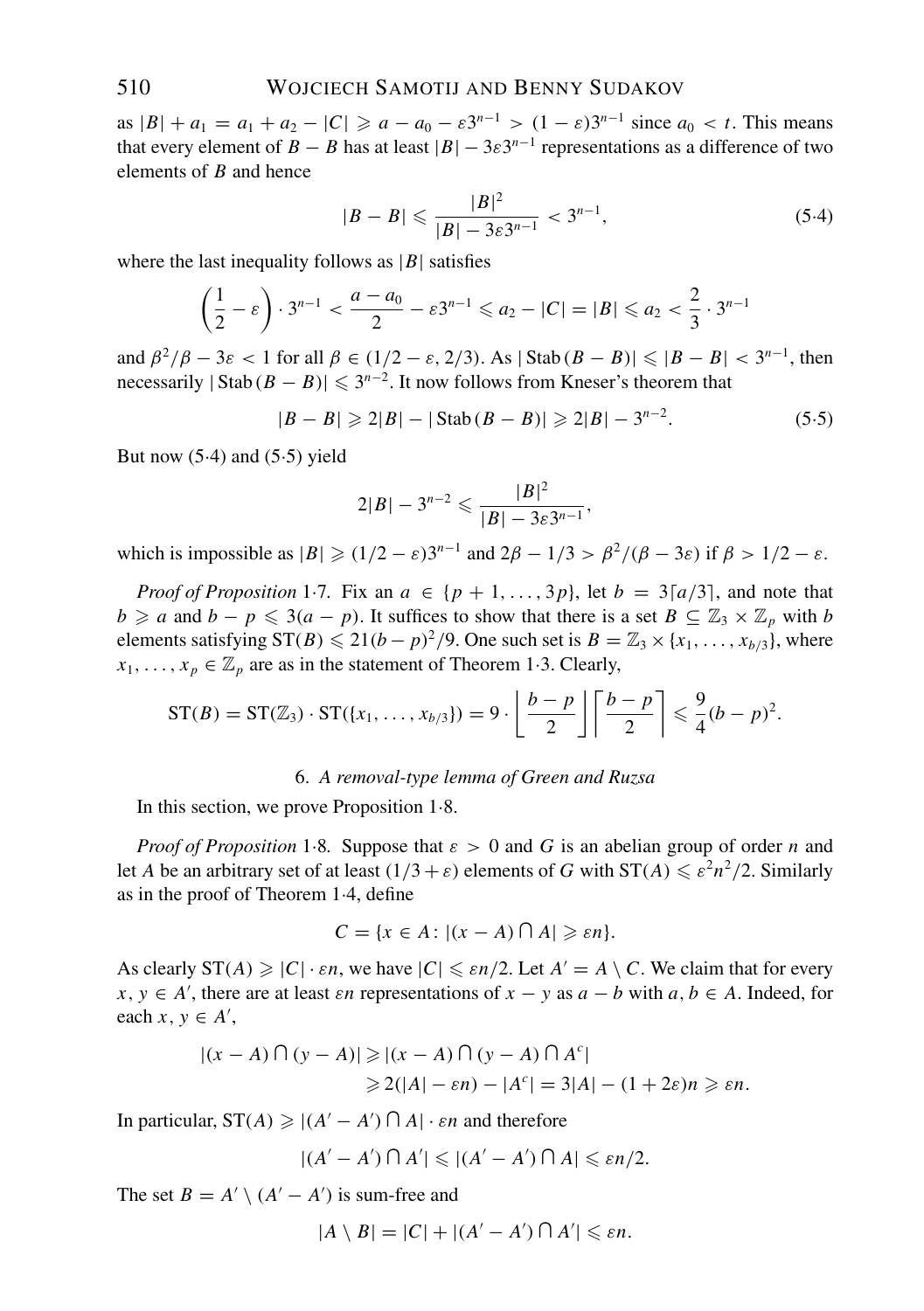## *The number of additive triples* 511

#### 7. *Concluding remarks*

In this paper, we have determined the minimum number of Schur triples in a set of *a* elements of a finite abelian group *G* for various *a* and *G*. We have been able to resolve this problem completely in the cases when *G* is a cyclic group of prime order and when  $G = \mathbb{Z}_2^n$ . We have also obtained some partial results for groups of type I, that is, groups whose order is divisible by a prime *p* satisfying  $p \equiv 2 \pmod{3}$ . In this case, we have determined the minimum number of Schur triples for all *a* in a short interval starting from  $(1/3+1/3p)|G|$ , which is the largest size of a sum-free set in *G*.

We believe that solving Problem 1·2 completely would be rather difficult. There are several reasons for it. First, determining merely the largest size of a sum-free set in a general group of type III requires considerable effort, see [**20**]. Second, the 'behaviour' of the function  $f_G$  defined in (1.4) already becomes highly 'non-uniform' when  $G$  ranges over groups of type II. Third, even the seemingly modest task of determining  $f_G$  for groups of even order, say, would most likely entail understanding  $f_G$  for general  $G$ ; simply consider the group  $\mathbb{Z}_2 \times G$  for some 'difficult' *G*.

In view of this, it could be interesting to resolve Problem 1·2 for particular families of *G*. One natural candidate would be the cyclic groups  $\mathbb{Z}_{2^n}$ . Here, we are tempted to guess that, similarly to the cases  $G = \mathbb{Z}_p$  and  $G = \mathbb{Z}_2^n$ , there exists an ordering of the elements of  $\mathbb{Z}_{2^n}$  as  $x_1^n, \ldots, x_{2^n}^n$  such that for every *a*, the set  $\{x_1^n, \ldots, x_a^n\}$  minimises  $ST(A)$  among all *a*-element  $A \subseteq \mathbb{Z}_{2^n}$ . It is likely that one such family of sequences  $(x_i^n)$  is the one defined as follows:  $x_1^0 = 0$  and  $x_i^{n+1} = 2x_i^n + 1$  and  $x_{2^n+i}^{n+1} = 2x_i^n$  for all  $n \ge 0$  and  $i \in [2^n]$ .

*Acknowledgements.* Parts of this work were carried out when the first author visited the Institute for Mathematical Research (FIM) of ETH Zürich, and also when the second author visited the School of Mathematical Sciences of Tel Aviv University. We would like to thank both institutions for their hospitality and for creating a stimulating research environment.

#### REFERENCES

- [**1**] N. ALON and F. R. K. CHUNG. *Explicit construction of linear sized tolerant networks*. Proceedings of the First Japan Conference on Graph Theory and Applications (Hakone, 1986), vol. 72, 1988, pp. 15–19.
- [**2**] J. BALOGH, P. HU, B. LIDICKY´ , O. PIKHURKO, B. UDVARI and J. VOLEC. Minimum number of monotone subsequences of length 4 in permutations. *Combin. Probab. Comput*. **24** (2015), 658– 679.
- [**3**] A. CAUCHY. Recherches sur les nombres. *J. Ecole Polytech ´* . **9** (1813), 99–116.
- [**4**] W. E. CLARK, L. A. DUNNING and D. G. ROGERS. Binary set functions and parity check matrices. *Discrete Math*. **80** (1990), 249–265.
- [**5**] W. E. CLARK and J. PEDERSEN. Sum-free sets in vector spaces over GF(2). *J. Combin. Theory Ser. A* **61** (1992), 222–229.
- [**6**] D. CONLON. On the Ramsey multiplicity of complete graphs. *Combinatorica*. **32** (2012), 171–186.
- [**7**] S. DAS, W. GAN and B. SUDAKOV. The minimum number of disjoint pairs in set systems and related problems. *Combinatorica*. to appear.
- [8] S. DAS, W. GAN and B. SUDAKOV. Sperner's theorem and a problem of Erdős, Katona and Kleitman. *Combin. Probab. Comput*. **24** (2015), 585–608.
- [**9**] H. DAVENPORT. On the addition of residue classes. *J. London Math. Soc.* **10** (1935), 30–32.
- [**10**] P. H. DIANANDA and H. P. YAP. Maximal sum-free sets of elements of finite groups. *Proc. Japan Acad*. **45** (1969), 1–5.
- [**11**] A. P. DOVE, J. R. GRIGGS, R. J. KANG and J.-S. SERENI. Supersaturation in the Boolean lattice. *Integers* **14A** (2014), Paper No. A4, 7.
- [**12**] S. EBERHARD, B. GREEN and F. MANNERS. Sets of integers with no large sum-free subset. *Ann. of Math*. (2) **180** (2014), 621–652.
- [**13**] P. ERDŐS. On a theorem of Rademacher-Turán. *Illinois J. Math.* **6** (1962), 122–127.